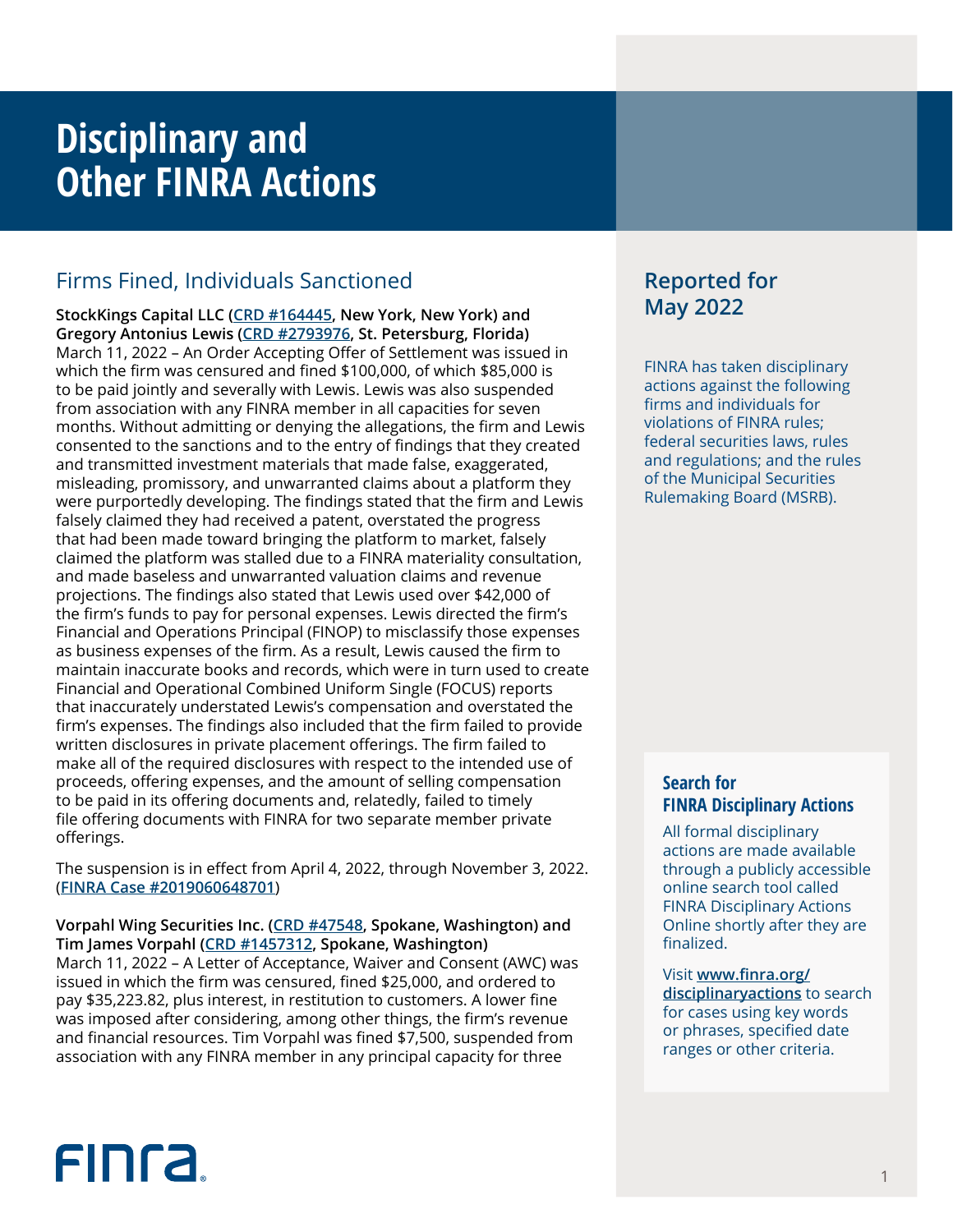months and required to satisfactorily complete 20 hours of continuing education concerning supervisory responsibilities, including supervision relating to suitability and excessive trading. Without admitting or denying the findings, the firm and Tim Vorpahl consented to the sanctions and to the entry of findings that they failed to establish, maintain, and enforce a supervisory system and written supervisory procedures (WSPs), reasonably designed to achieve compliance with FINRA rules regarding suitability and excessive trading. The findings stated that the firm and Tim Vorpahl failed to establish WSPs reasonably designed to specify how Tim Vorpahl, the firm's designated supervisory principal responsible for conducting suitability reviews for the firm's registered representatives, should review transactions in customer accounts for potentially unsuitable and excessive trading. The findings also stated that the firm and Tim Vorpahl failed to reasonably supervise a former representative who recommended quantitatively unsuitable and excessive trading in two retired customers' accounts. Tim Vorpahl identified red flags indicating that the former representative was recommending unsuitable and excessive trading in the customers' accounts but failed to reasonably respond to the red flags. While Tim Vorpahl sent certain form letters to customers, the letters did not reflect that the customers' accounts were being excessively traded, nor did the letters quantify the number of trades or the costs incurred as a result of the former representative's trading. As a result of the former representative's unsuitable and excessive trading, the customers collectively paid \$35,223.82 in commissions and other costs.

The suspension is in effect from April 4, 2022, through July 3, 2022. (**[FINRA Case](https://www.finra.org/rules-guidance/oversight-enforcement/finra-disciplinary-actions?search=2020065149802)  [#2020065149802](https://www.finra.org/rules-guidance/oversight-enforcement/finra-disciplinary-actions?search=2020065149802)**)

## Firms Fined

**Aegis Investments, Inc. [\(CRD #16033,](http://brokercheck.finra.org/firm/summary/16033) St. Louis Park, Minnesota)**

March 11, 2022 – An AWC was issued in which the firm was censured and fined \$7,500. Without admitting or denying the findings, the firm consented to the sanctions and to the entry of findings that it failed to conduct annual independent testing of its anti-money laundering (AML) compliance program. The findings stated that although the firm conducted quarterly testing of its AML compliance program, the test was performed by a registered representative who was supervised by, and reported to, the firm's AML Compliance Officer and therefore was not independent as required. The firm also failed to conduct a risk-based review of its AML program and its compliance with the Bank Secrecy Act because the testing focused on reviewing transactions for unusual activity and did not evaluate the firm's written AML procedures or compliance program. (**[FINRA Case #2021069363301](https://www.finra.org/rules-guidance/oversight-enforcement/finra-disciplinary-actions?search=2021069363301)**)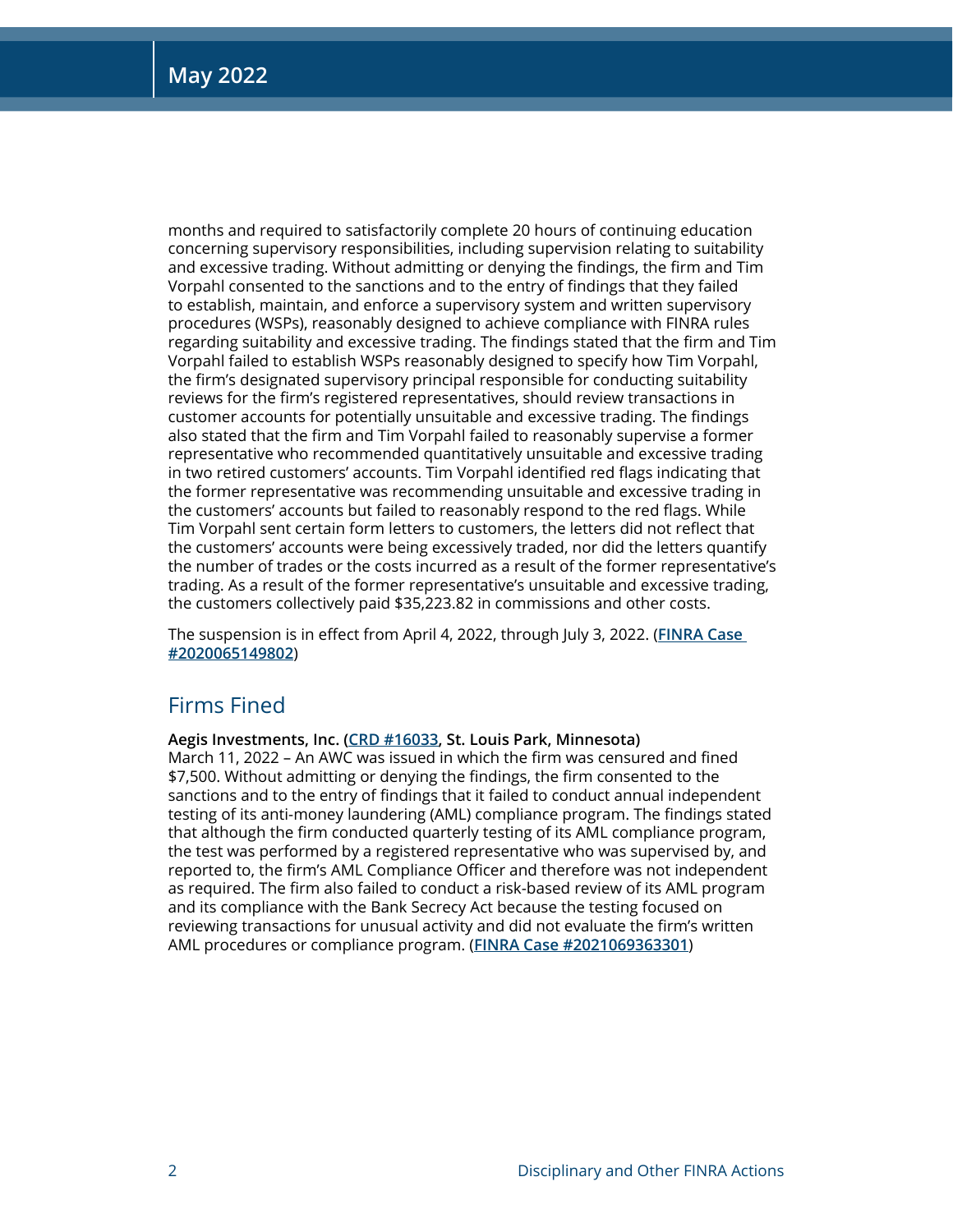## **Crown Capital Securities, L.P. [\(CRD #6312](http://brokercheck.finra.org/firm/summary/6312), Orange, California)**

March 11, 2022 – An AWC was issued in which the firm was censured, fined \$75,000, and required to certify that all of its commission and payment arrangements, including but not limited to those paid in connection with any networking agreements, comply with FINRA Rule 2040. Without admitting or denying the findings, the firm consented to the sanctions and to the entry of findings that it paid approximately \$19.3 million in transaction-based compensation earned by its registered representatives to unregistered entities. The findings stated that the unregistered entities were corporations and limited liability companies created by the firm's representatives to serve as doing business as names for their securities businesses and were disclosed and approved outside business activities (OBAs). The firm made payments to the unregistered entities instead of paying commissions directly to the representatives. (**[FINRA Case #2020068109001](https://www.finra.org/rules-guidance/oversight-enforcement/finra-disciplinary-actions?search=2020068109001)**)

**Performance Trust Capital Partners, LLC ([CRD #36155,](http://brokercheck.finra.org/firm/summary/36155) Chicago, Illinois)** March 16, 2022 – An AWC was issued in which the firm was censured and fined \$115,000. Without admitting or denying the findings, the firm consented to the sanctions and to the entry of findings that it violated its Trade Reporting and Compliance Engine (TRACE) reporting obligations by failing to report TRACE-eligible security transactions to TRACE within the 15-minute timeframe required by FINRA and without any applicable exception. The findings stated that the firm failed to establish and maintain a supervisory system reasonably designed to achieve compliance regarding timely TRACE reporting. The firm tracked its late reporting to TRACE and imposed small fines and penalties on staff involved in late reporting. However, the firm did not remediate its ongoing late TRACE reporting effectively. The firm failed to reasonably train its supervisors regarding their responsibilities to conduct oversight and follow-up with staff regarding TRACE reporting and failed to reasonably train its staff regarding their obligation to timely report trades to TRACE. The firm's system of fines and penalties for late reporting was ineffective because it did not deter non-compliance and was inconsistently applied. In addition, the firm failed to allocate sufficient compliance department and administrative staff resources needed to reasonably monitor, surveil and follow up on late reporting, given the firm's trading volume, which contributed to the firm's late TRACE reporting. (**[FINRA Case #2019063924601](https://www.finra.org/rules-guidance/oversight-enforcement/finra-disciplinary-actions?search=2019063924601)**)

## **Geneos Wealth Management, Inc. ([CRD #120894,](http://brokercheck.finra.org/firm/summary/120894) Centennial, Colorado)**

March 18, 2022 – An AWC was issued in which the firm was censured, fined \$150,000, ordered to pay \$250,710.41, plus interest, in restitution to certain customers who purchased an alternative mutual fund, and required to establish and implement policies, procedures, and internal controls reasonably designed to address and remediate the issues pertaining to alternative mutual funds identified in the AWC.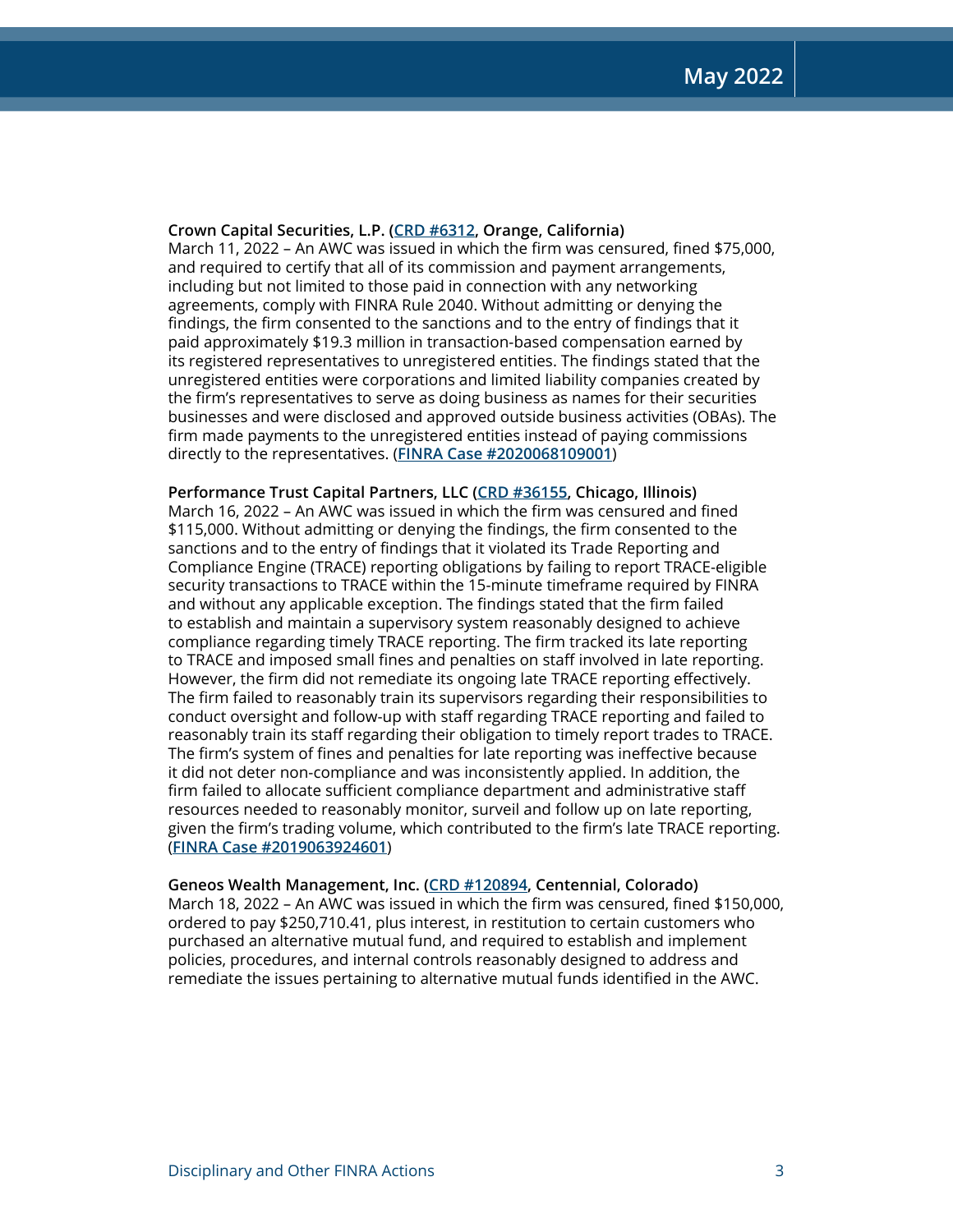Without admitting or denying the findings, the firm consented to the sanctions and to the entry of findings that it failed to reasonably supervise its registered representatives' recommendations of an alternative mutual fund. The findings stated that the firm did not have a reasonably designed supervisory system with respect to the approval and recommendation of alternative mutual funds. The firm had no system or procedures to determine whether a new mutual fund constituted a complex product or was an alternative mutual fund, such that heightened due diligence of the product may be appropriate. Rather, in reviewing and approving new alternative mutual funds, the firm subjected them to the same standards as traditional mutual funds, which did not evaluate the potential risks and rewards associated with the strategy of the funds. In addition, the firm did not have any WSPs advising firm principals how to supervise recommendations of alternative mutual funds. Furthermore, the firm utilized an electronic trade review system to assist with the supervision of the trading activity of the firm's financial professionals. However, the system was not modified to account for risk factors associated with alternative mutual funds that would warrant heightened principal review. As a result, certain of the firm's alternative mutual fund transactions may not have been identified for additional suitability review, even for customers with low risk tolerances. The findings also stated that the firm negligently omitted to tell investors material information concerning an offering of limited partnership interests in an entity. The firm made at least three sales of the limited partnership interests totaling \$165,000 and earned a total of \$11,550 in commissions from the sales. However, in connection with the sales the firm representatives did not inform the customers that the issuer failed to timely make required filings with the Securities and Exchange Commission (SEC), including filing audited financial statements. The firm voluntarily offered to purchase the limited partnership interests held by the three customers at issue in this AWC and those offers were accepted. For that reason, this AWC does not contain any order of restitution relating to the firm's sales. (**[FINRA Case #2019061764701](https://www.finra.org/rules-guidance/oversight-enforcement/finra-disciplinary-actions?search=2019061764701)**)

## **Dempsey Lord Smith, LLC [\(CRD #141238,](http://brokercheck.finra.org/firm/summary/141238) Rome, Georgia)**

March 21, 2022 – An AWC was issued in which the firm was censured, fined \$70,000, and ordered to pay \$29,840, plus interest, in partial restitution to customers. The amount of restitution being paid to customers is equal to the commissions the customers paid in connection with their investments. Three of the customers at issue in this AWC will not receive partial restitution because they previously settled their claims with the firm. Without admitting or denying the findings, the firm consented to the sanctions and to the entry of findings that it sold limited partnership interests in a company without informing the customers that the issuer had not timely filed its audited financial statements with the SEC or the reasons for the delay. The findings stated that this was material information that should have been disclosed. The firm's sales of the limited partnership interests in the company totaled \$323,000, and the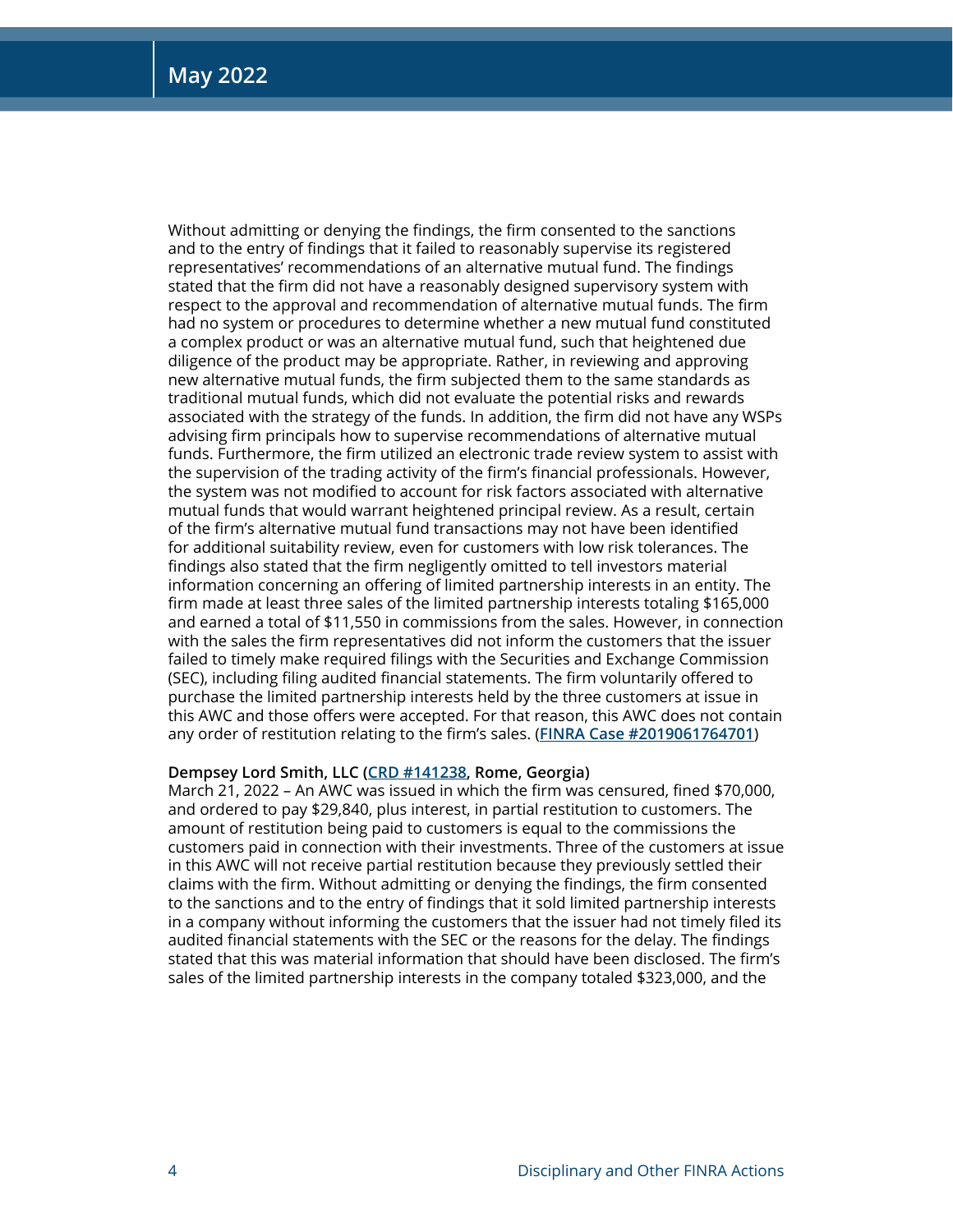firm received a total of \$25,840 in commissions from the sales. The findings also stated that firm registered representatives recommended and sold securities for the issuer that were unsuitable in light of the customers' investment profiles. All of the sales were reviewed and approved by firm principals and the firm received a total of \$24,000 in commissions from the sales. (**[FINRA Case #2019061213901](https://www.finra.org/rules-guidance/oversight-enforcement/finra-disciplinary-actions?search=2019061213901)**)

## **BD4RIA, Inc. ([CRD #290240](http://brokercheck.finra.org/firm/summary/290240), Fort Worth, Texas)**

March 22, 2022– An AWC was issued in which the firm was censured, fined \$45,000, and ordered to pay partial restitution of \$40,000, plus interest. Without admitting or denying the findings, the firm consented to the sanctions and to the entry of findings that it negligently omitted to tell seven investors in an offering that the issuer failed to timely make required filings with the SEC, including filing audited financial statements, and/or the reasons why the filings were not timely made. The findings stated that while the firm learned of the delays and the issuer's stated intention to complete a forensic audit, it sold seven limited partnership interests totaling \$500,000. The firm received a total of \$40,000 in commissions from these seven sales. The firm's representatives told only one of the seven customers that the issuer had not timely filed its audited financial statements with the SEC and did not tell any of the customers the reasons for the delay. The delay in filing audited financial statements and the reasons for it was material information that should have been disclosed. (**[FINRA Case #2019061596401](https://www.finra.org/rules-guidance/oversight-enforcement/finra-disciplinary-actions?search=2019061596401)**)

## **Natixis Securities Americas LLC ([CRD #1101,](http://brokercheck.finra.org/firm/summary/1101) New York, New York)**

March 22, 2022 – An AWC was issued in which the firm was censured and fined \$400,000. Without admitting or denying the findings, the firm consented to the sanctions and to the entry of findings that it failed to report short interest positions. The findings stated that the firm set up trading accounts for its parent company, however the firm's legacy systems were not updated to capture the accounts in its short interest reports. As a result, the firm did not report any short interest positions in the accounts over more than six years. Subsequently, the firm implemented a technology solution to include all relevant accounts for short interest reporting. The findings also stated that the firm failed to establish and maintain a supervisory system, including written procedures, reasonably designed to achieve compliance with short interest reporting requirements. The firm's supervisory system and written procedures were solely operational. The firm's procedures listed the steps personnel were to follow to transmit the short interest report every two weeks but required no supervisory review to determine the accuracy of the reports. As a result, the firm failed to detect the unreported positions until the issue was identified during a compliance review by an outside consultant. Ultimately, the firm implemented a supervisory review and related written procedures outlining the steps supervisors are required to take to review the accuracy of the firm's short interest reports. (**[FINRA Case #2019063203501](https://www.finra.org/rules-guidance/oversight-enforcement/finra-disciplinary-actions?search=2019063203501)**)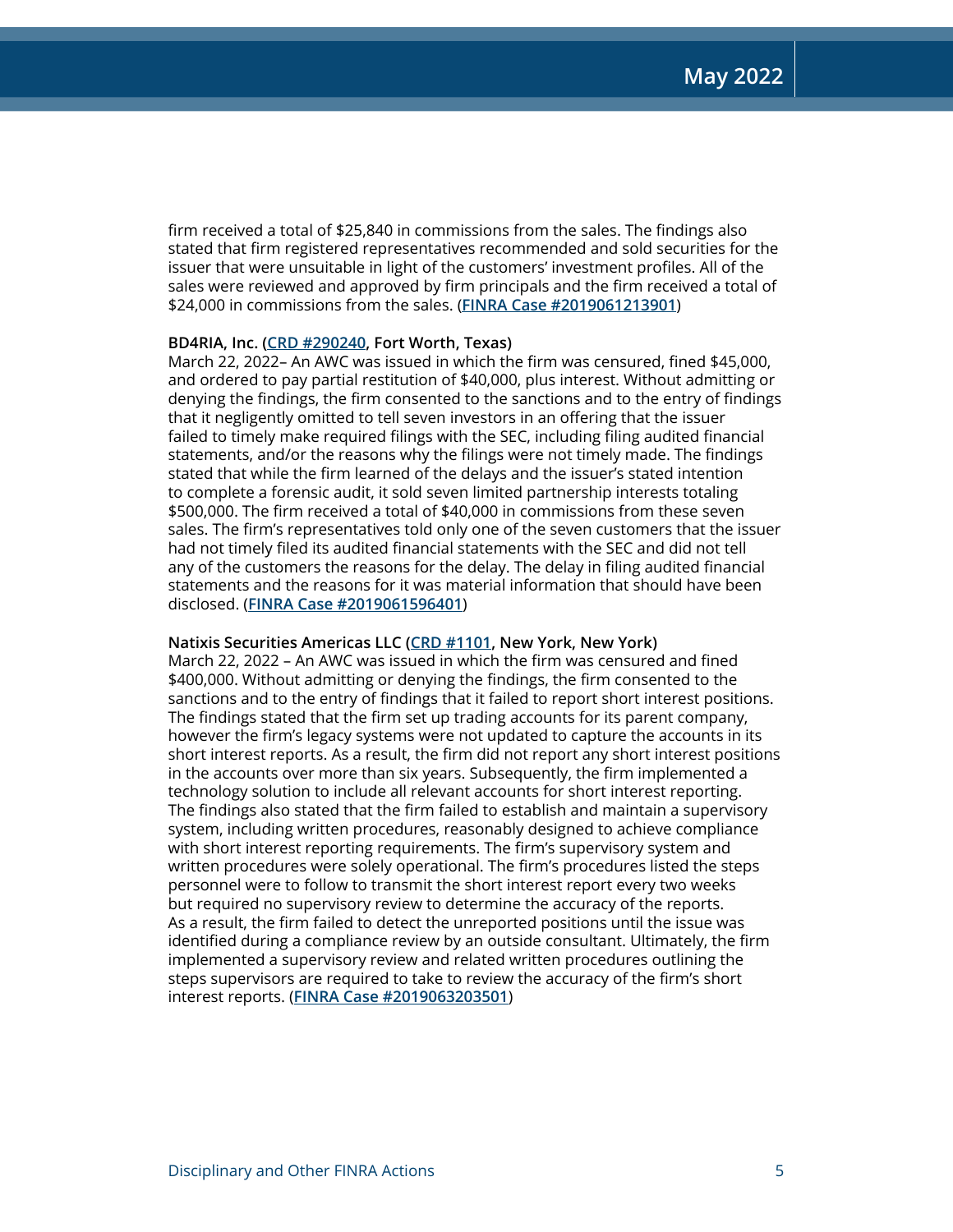## **WR Securities, LLC dba Wolfe Research Securities [\(CRD #151850,](http://brokercheck.finra.org/firm/summary/151850) New York, New York)**

March 23, 2022 – An AWC was issued in which the firm was censured and fined \$100,000. Without admitting or denying the findings, the firm consented to the sanctions and to the entry of findings that it overstated its advertised daily trading volume on a private subscription-based provider of market data. The findings stated that the firm's overstatements resulted from a flaw in the advertising logic of its third-party order management system (OMS). The firm relied on its OMS to automatically report its executed order flow to the private market data provider on the firm's behalf. In certain circumstances, when calculating trading volume for advertising purposes, the firm's OMS incorrectly summed multiple fills for the same order, resulting in significant over-advertising of trading volume. As a result of this flaw persisting for more than a three-year period, the firm overstated its advertised trading volume through the private market data provider by 90,446,177 shares. The findings also stated that the firm's supervisory system, including its WSPs, was not reasonably designed to achieve compliance with FINRA Rule 5210, which governs the accuracy of advertised trading volume. The firm did not have any procedures relating to how its trading volume should be collected and submitted to market data providers, or to how the firm should monitor its advertised trading volumes to ensure they were accurate. Likewise, the firm did not have any supervisory system to ensure the accuracy of its advertised trading volumes. The firm's OMS generated a daily list of securities traded, total shares traded, and the number of shares advertised via the private market data provider. However, the firm failed to review the report for the purpose of identifying instances of over-advertisement, and therefore, failed to identify the instances that it overstated its advertised trading volume. (**[FINRA Case #2020067770401](https://www.finra.org/rules-guidance/oversight-enforcement/finra-disciplinary-actions?search=2020067770401)**)

## Individuals Barred

## **Dan Edward Droeg ([CRD #1509210,](http://brokercheck.finra.org/individual/summary/1509210) Chandler, Arizona)**

March 3, 2022 – An AWC was issued in which Droeg was barred from association with any FINRA member in all capacities. Without admitting or denying the findings, Droeg consented to the sanction and to the entry of findings that he converted assets of a trust by using his authority as trustee to surrender a variable annuity owned by the trust and then transferring over \$878,000 from the trust's bank account to his own bank accounts, a portion of which he distributed to the trust's beneficiaries and withdrew the remainder for personal use. The findings stated that the trust was created by its two beneficiaries, a senior, married couple with no familial relationship to Droeg. In accordance with the trust documents, Droeg had authority to invest the trust's assets and to establish and control bank accounts in the trust's name. (**[FINRA](https://www.finra.org/rules-guidance/oversight-enforcement/finra-disciplinary-actions?search=2021072636101)  [Case #2021072636101](https://www.finra.org/rules-guidance/oversight-enforcement/finra-disciplinary-actions?search=2021072636101)**)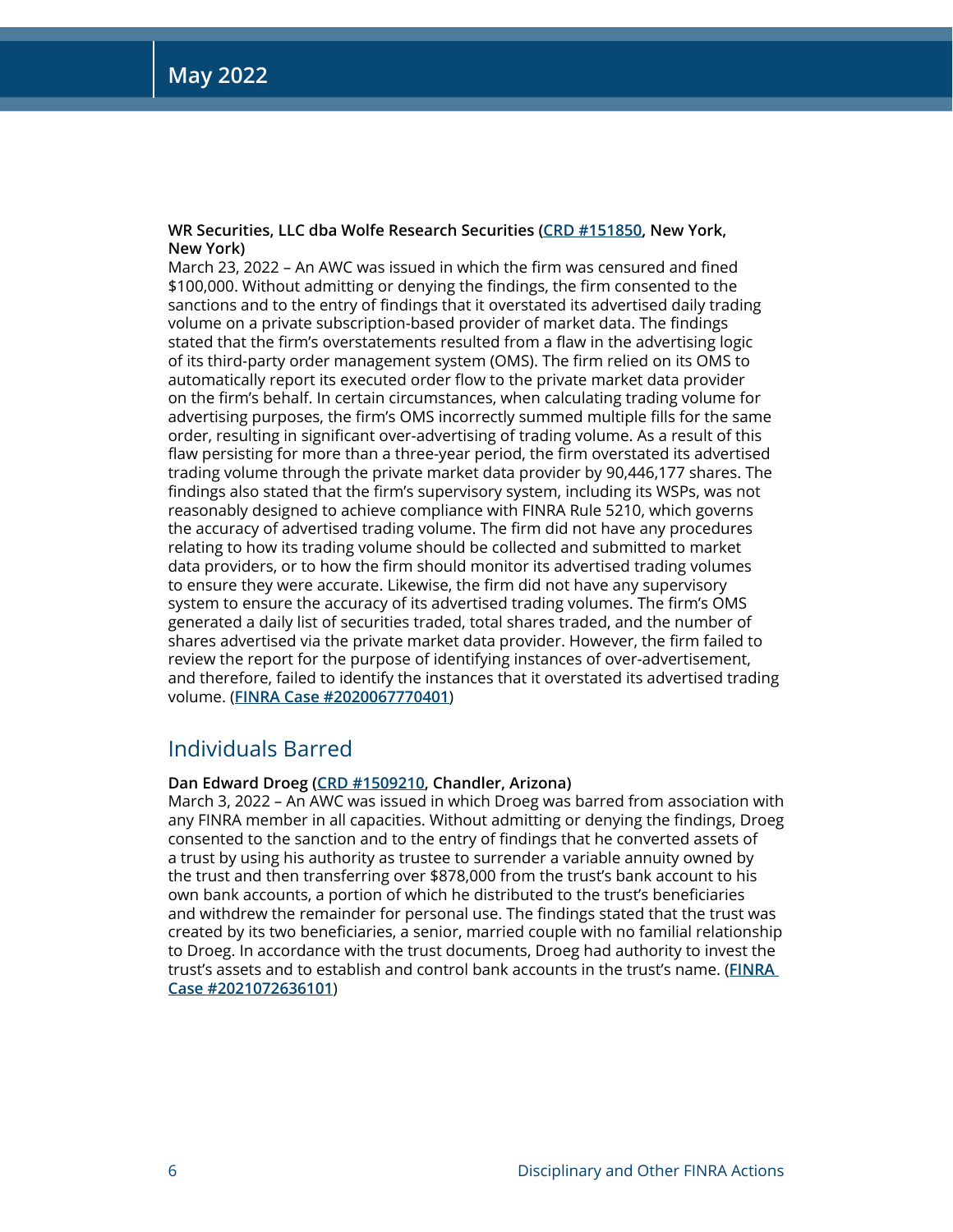## **Lauren Nicole Scheible (CRD #6952986, Homestead, Pennsylvania)**

March 3, 2022 – An Office of Hearing Officers (OHO) decision became final in which Scheible was barred from association with any FINRA member in all capacities. The sanction was based on findings that Scheible failed to comply with FINRA's requests for information and documents and failed to provide on-the-record testimony during an investigation. The findings stated that FINRA initiated the investigation after receiving two incident reports from a test administrator alleging that Scheible violated FINRA's Qualification Examinations Rules of Conduct by removing scratch paper from the exam room and accessing unauthorized materials while taking the Securities Industry Essentials (SIE) examination. The information, documents, and testimony FINRA sought regarding Scheible's potential cheating on the SIE exam were material to its investigation and her failure to comply with FINRA's requests impeded its investigation into potentially serious misconduct. (**[FINRA Case](https://www.finra.org/rules-guidance/oversight-enforcement/finra-disciplinary-actions?search=2021069496201)  [#2021069496201](https://www.finra.org/rules-guidance/oversight-enforcement/finra-disciplinary-actions?search=2021069496201)**)

## **Sevaag Matossian ([CRD #6536241,](http://brokercheck.finra.org/individual/summary/6536241) Pasadena, California)**

March 11, 2022 – An AWC was issued in which Matossian was barred from association with any FINRA member in all capacities. Without admitting or denying the findings, Matossian consented to the sanction and to the entry of findings that he converted \$2,639.64 of his employer's funds. The findings stated that while Matossian was employed by his member firm's affiliate bank, he and his wife used personal bank credit cards in his name to make purchases at retailers and restaurants. Despite the fact that each transaction was authorized, Matossian claimed he was not responsible for paying the charges and falsely reported the charges as fraudulent to the bank, claiming that certain cards were lost, or not yet received and other charges were not made by him or his wife. (**[FINRA Case](https://www.finra.org/rules-guidance/oversight-enforcement/finra-disciplinary-actions?search=2021071593301)  [#2021071593301](https://www.finra.org/rules-guidance/oversight-enforcement/finra-disciplinary-actions?search=2021071593301)**)

## **Kajie McMullen [\(CRD #7052045](http://brokercheck.finra.org/individual/summary/7052045), Chicago, Illinois)**

March 11, 2022 – An Order Accepting Offer of Settlement was issued in which McMullen was barred from association with any FINRA member in all capacities. Without admitting or denying the allegations, McMullen consented to the sanction and to the entry of findings that she failed to provide a complete response to FINRA's requests for information and documents in connection with its investigation into the circumstances of her termination from her member firm. The findings stated that the requested information and documents were necessary to determine whether McMullen improperly applied for and used Small Business Association grants and whether she failed to disclose her OBAs to her firm. McMullen initially called FINRA and confirmed receipt of its request. Among other things, McMullen stated that she did not have copies of some of the requested documents, including the applications she submitted to the Small Business Administration. FINRA suggested how McMullen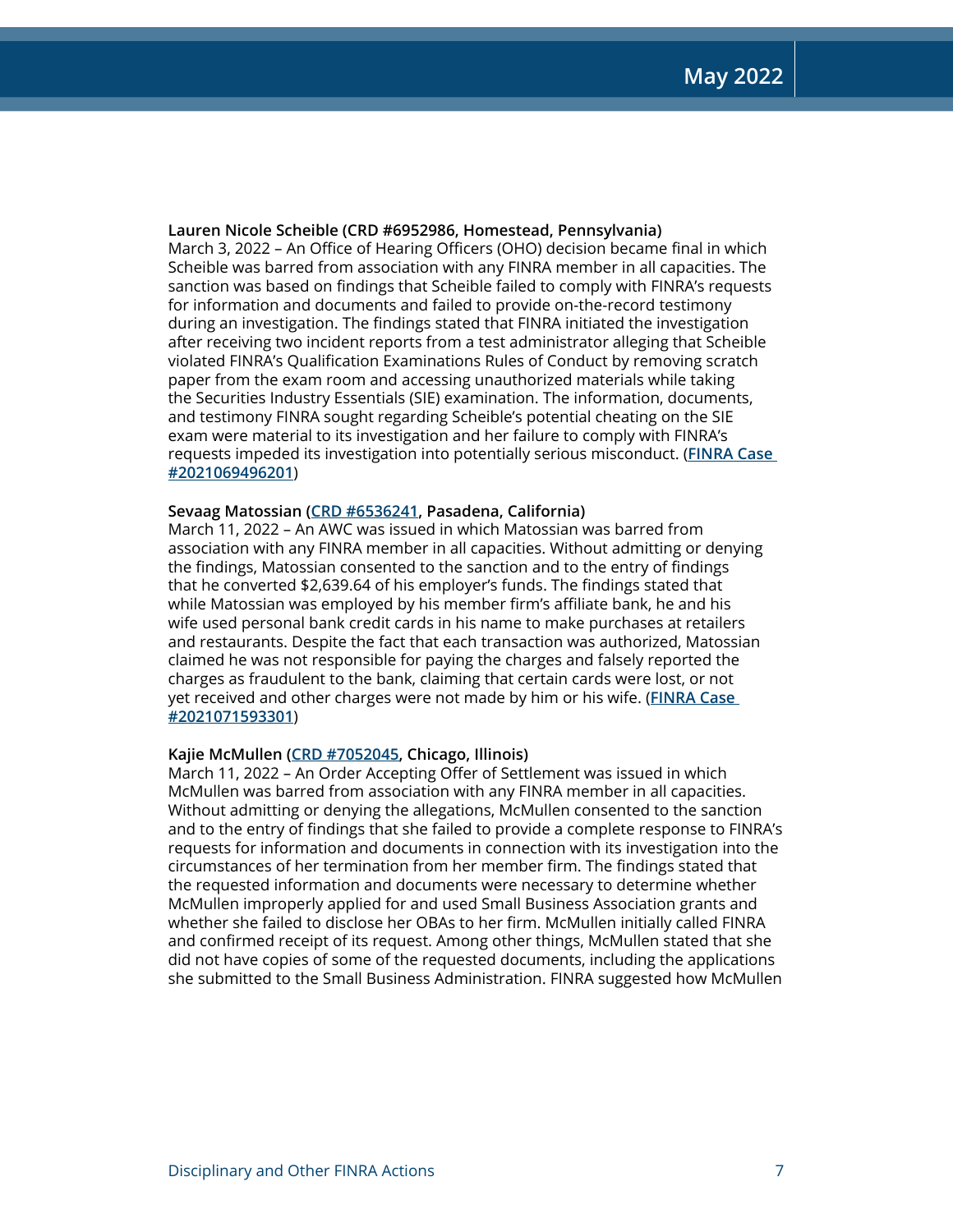could obtain copies of those documents. Subsequently, McMullen, through counsel, provided FINRA a partial response to the requests. That response was incomplete because McMullen failed to provide some of the information and documents that the requests sought, including the Small Business Association applications, bank records, and tax returns. McMullen also did not describe any efforts to obtain the Small Business Association applications. (**[FINRA Case #2020068502202](https://www.finra.org/rules-guidance/oversight-enforcement/finra-disciplinary-actions?search=2020068502202)**)

## **Garrett Caplin ([CRD #5968832](http://brokercheck.finra.org/individual/summary/5968832), New York, New York)**

March 15, 2022 – An AWC was issued in which Caplin was barred from association with any FINRA member in all capacities. Without admitting or denying the findings, Caplin consented to the sanction and to the entry of findings that he failed to produce information and documents requested by FINRA in connection with an investigation into the circumstances giving rise to two Uniform Termination Notice for Securities Industry Registration (Form U5) amendments filed by his former member firm. The findings stated that the firm initially filed a Form U5 amendment disclosing that Caplin was under internal review concerning his due diligence efforts with respect to opening a customer account. Subsequently, the firm filed another Form U5 amendment indicating the internal review of Caplin was concluded and finding that suspicious aspects of a note issuer were not escalated to the firm prior to bonds being transferred to it, and that his diligence of end customer was not complete prior to the account opening and the receipt of the bonds. (**[FINRA Case](https://www.finra.org/rules-guidance/oversight-enforcement/finra-disciplinary-actions?search=2021070745701)  [#2021070745701](https://www.finra.org/rules-guidance/oversight-enforcement/finra-disciplinary-actions?search=2021070745701)**)

#### **Paul Ronald Koch ([CRD #1777599,](http://brokercheck.finra.org/individual/summary/1777599) Plymouth, Minnesota)**

March 16, 2022 – An AWC was issued in which Koch was barred from association with any FINRA member in all capacities. Without admitting or denying the findings, Koch consented to the sanction and to the entry of findings that he refused to provide documents and information requested by FINRA in connection with its investigation into an amended Form U5 filed by his member firm. The findings stated that the Form U5 disclosed allegations that Koch recommended risky and unsuitable investments in various outside business ventures where his wife was a partial owner, and that Koch and his wife diverted funds from the outside investments and accounts for their personal gain. Although Koch initially cooperated with FINRA's investigation, he ceased doing so. (**[FINRA Case #2019062621801](https://www.finra.org/rules-guidance/oversight-enforcement/finra-disciplinary-actions?search=2019062621801)**)

#### **Craig Stanton Norton [\(CRD #349405,](http://brokercheck.finra.org/individual/summary/349405) Highlands Ranch, Colorado)**

March 21, 2022 – An OHO decision became final in which Norton was barred from association with any FINRA member in all capacities and ordered to pay disgorgement in the amount of \$240,360, plus prejudgment interest. The sanctions were based on the findings that Norton willfully violated Section 10(b) of the Securities Exchange Act of 1934 and Rule 10b-5 thereunder, and FINRA Rules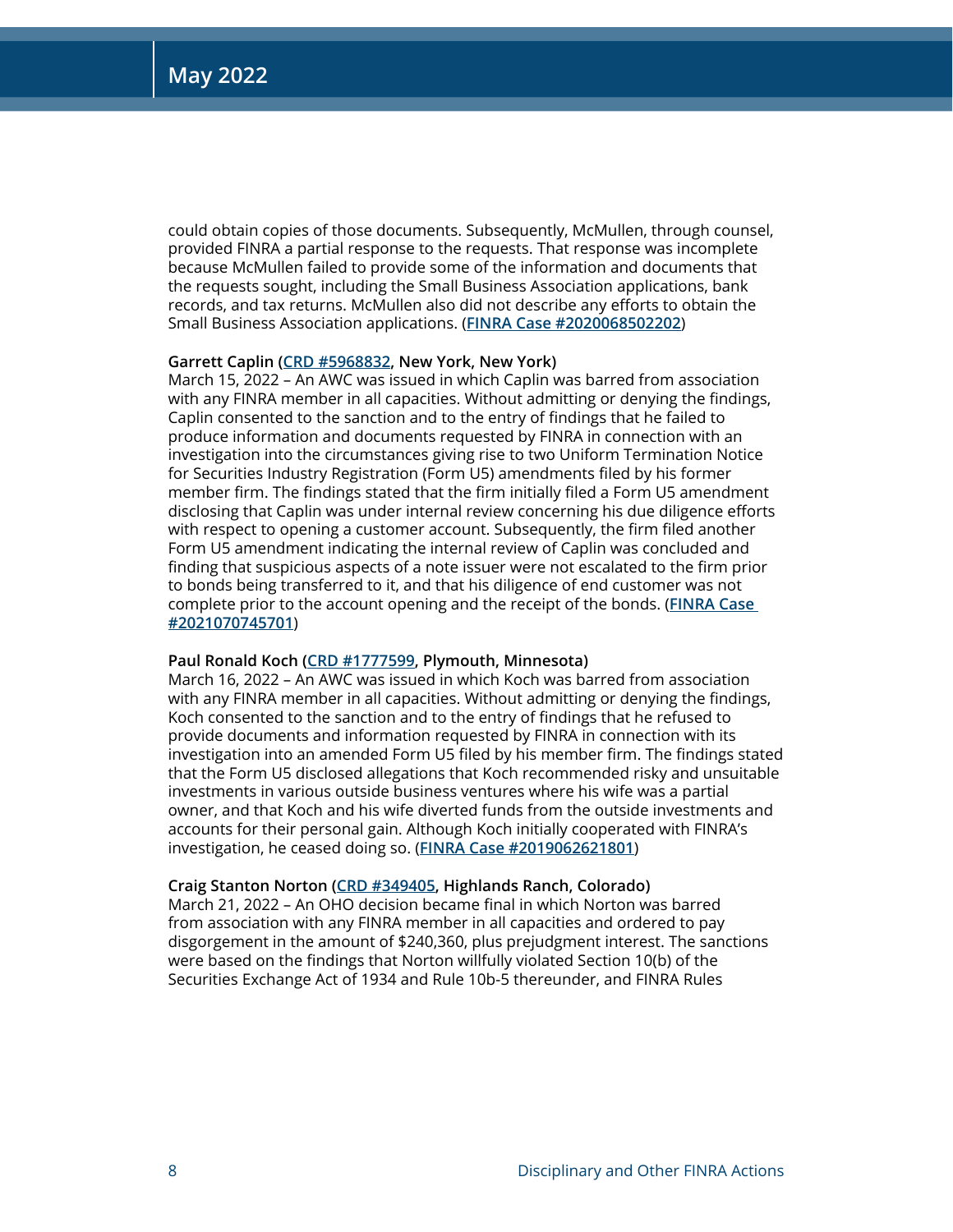2020 and 2010 by manipulating the price of an over-the-counter (OTC) microcap security issued by a company. The findings stated that Norton bought 250 shares of the company for his member firm's proprietary account at \$5 per share, setting in motion the manipulation. Norton's purchase set an artificially high closing price for the company's stock on the day of that trade. This price helped release millions of the company's shares held by Norton's customers from resale restrictions imposed by an agreement they had with the issuer. Over the next few months, during a stock promotion paid for by one of his customers, Norton used his role as a company market maker to coordinate trading in the stock between and amongst his customers. Norton's trading helped create the false appearance of active trading at steadily increasing prices. By engaging in this conduct, Norton enabled his customers to liquidate their company stock at artificially inflated prices. As a result of the manipulative trading, firm customers sold around \$13.2 million shares of the company, generating about \$8.5 million in net trading proceeds. From the trading, Norton and the firm generated \$400,600 in trading compensation and Norton received around 60 percent of the revenue he generated from the trading. The findings also stated that despite being aware of many red flags, Norton failed to raise concerns about his customers engaging in a manipulative trading scheme to his firm. Norton knew that his customers had all acquired their shares on the same terms, price, and under nearly identical stock purchase agreements. Norton also knew that the shares were deposited at the firm at or about the same time. Nonetheless, Norton failed to raise these concerns with anyone at the firm, nor did he ask any of his customers about these similarities. Instead, Norton chose to rely merely on his customers' representations on stock deposit forms that they were not acting in concert. (**[FINRA Case #2016048837401](https://www.finra.org/rules-guidance/oversight-enforcement/finra-disciplinary-actions?search=2016048837401)**)

## **Marc Augustus Reda [\(CRD #2757330](http://brokercheck.finra.org/individual/summary/2757330), New York, New York)**

March 21, 2022 – An Order Accepting Offer of Settlement was issued in which Reda was barred from association with any FINRA member in all capacities. Without admitting or denying the allegations, Reda consented to the sanction and to the entry of findings that he willfully violated Section 10(b) of the Exchange Act and Rule 10b-5 thereunder and violated FINRA Rule 2020 by churning customer accounts that he exercised *de facto* control over. The findings stated that Reda made the trading decisions for the customers' accounts, including which securities to trade, the volume, and the timing of when to buy or sell. The customers relied on Reda to make securities recommendations and consistently followed his recommendations. Reda also exercised control in instances when he made unauthorized transactions in customer accounts. The findings also stated that Reda recommended securities transactions in his customers' accounts that were excessive and quantitatively unsuitable for each of the customers in light of their investment profiles. In excessively trading these accounts, Reda maximized his own financial benefit at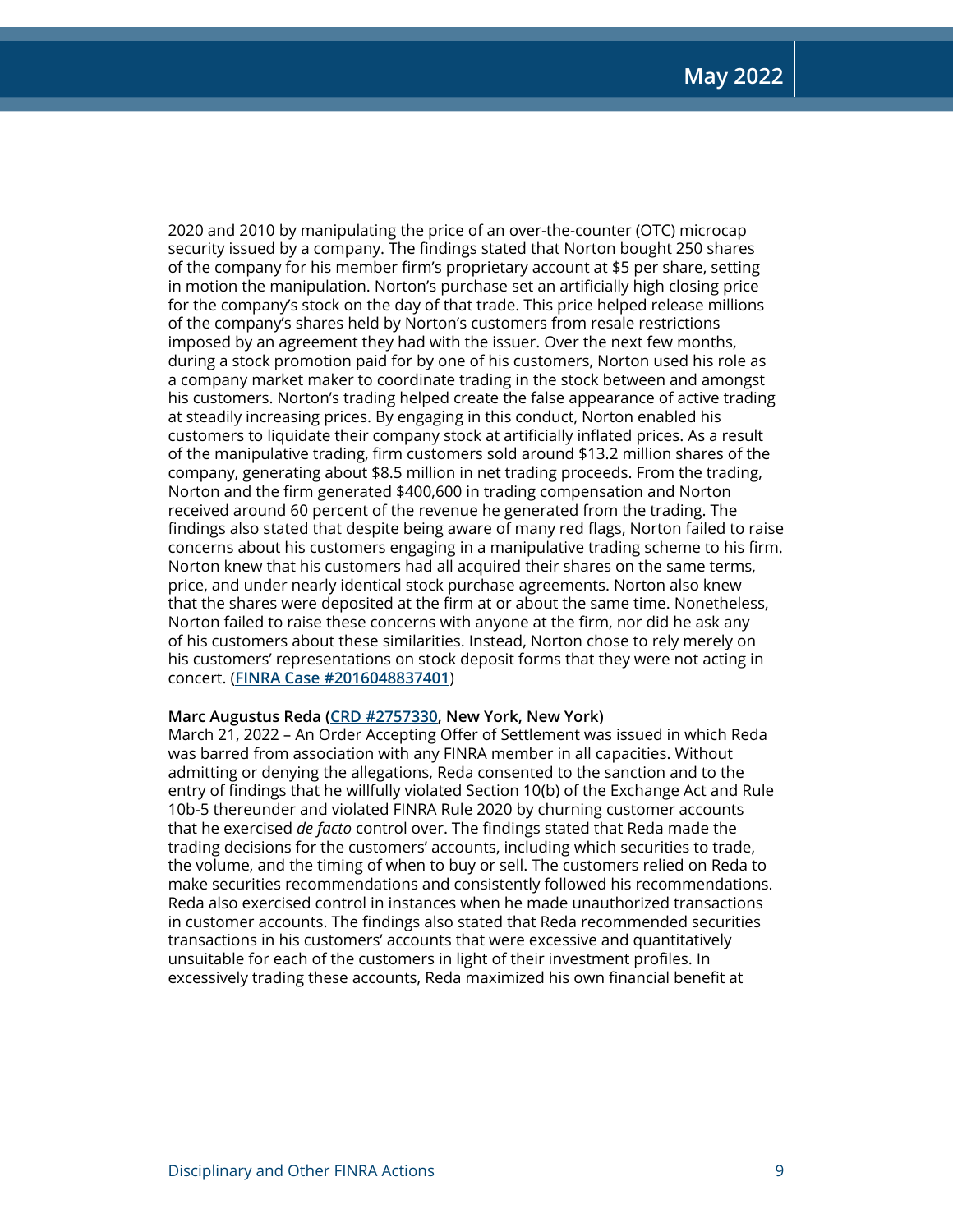the expense of his customers, generating costs of \$264,734 and causing realized losses of \$232,043 on accounts with an aggregate average monthly account value of \$262,234. The findings also included that Reda recommended his costly active trading strategy to his customers without understanding the potential risks and rewards. Reda failed to consider the effect of the strategy's costs on his customers' ability to generate a profit and did not conduct any research or analysis, or seek any guidance, on whether his strategy could be profitable given the cumulative costs incurred through the implementation of his strategy. Reda did not understand what cost-to-equity ratios and turnover rates were and consequently failed to consider and calculate these metrics when recommending and executing his active trading investment strategy in his customers' accounts. Reda had no reasonable basis to believe that the investment strategy he recommended to his customers was suitable. FINRA found that Reda had an obligation to know his customers prior to recommending a securities transaction or strategy to them. However, Reda recommended both a speculative investment strategy and, to implement that strategy, recommended speculative securities transactions to customers without a reasonable basis to believe the recommended strategy and individual securities transactions were suitable for those customers based on their investment profiles, including their investment objectives. FINRA also found that Reda executed transactions in non-discretionary accounts of customers without the customers' prior authorization or consent. In addition, FINRA found that the commissions Reda charged were excessive, unfair, and unreasonable taking into consideration all relevant circumstances, including that Reda did not disclose to his customers, prior to effecting the transactions, that he would charge such high commissions. Reda also intentionally circumvented his member firm's supervisory procedures in order to charge commissions well in excess of five percent on the proceeds transactions. Moreover, FINRA found that Reda willfully failed timely disclose eight customer complaints alleging sales practice violations and willfully failed to amend his Uniform Application for Securities Industry Registration or Transfer (Form U4) to disclose an unsatisfied tax lien and an unsatisfied tax warrant, totaling \$225,929.49. (**[FINRA Case](https://www.finra.org/rules-guidance/oversight-enforcement/finra-disciplinary-actions?search=2019063526901)  [#2019063526901](https://www.finra.org/rules-guidance/oversight-enforcement/finra-disciplinary-actions?search=2019063526901)**)

## **David Michael Stevens ([CRD #2830472,](http://brokercheck.finra.org/individual/summary/2830472) San Diego, California)**

March 21, 2022 – An AWC was issued in which Stevens was barred from association with any FINRA member in all capacities. Without admitting or denying the findings, Stevens consented to the sanction and to the entry of findings that he forged the signature of an estate attorney and an accountant without their authorization or consent. The findings stated that Stevens submitted multiple life insurance applications for a customer, worth \$23,950,000, and submitted applications for multiple loans on the policies, totaling approximately \$1,000,000. When questioned by his member firm about the customer's policies and loans, Stevens submitted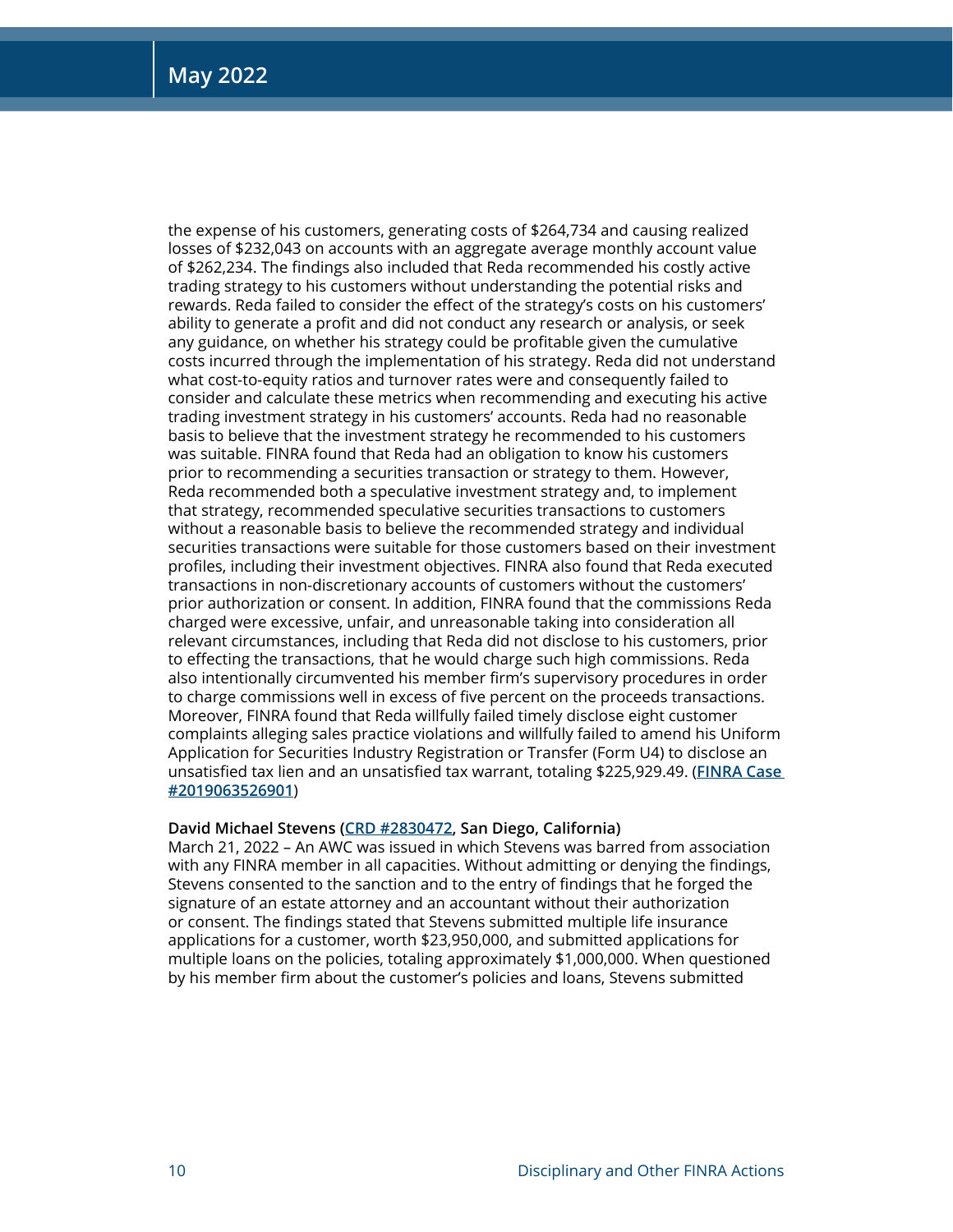two letters regarding the customer's reasons for taking out the policies and loans, one purportedly from the customer's estate attorney and the other purportedly from the customer's accountant. Neither letter was genuine, but rather, Stevens created and falsified both letters prior to submitting them to the firm. (**[FINRA Case](https://www.finra.org/rules-guidance/oversight-enforcement/finra-disciplinary-actions?search=2020068606301)  [#2020068606301](https://www.finra.org/rules-guidance/oversight-enforcement/finra-disciplinary-actions?search=2020068606301)**)

## **Michael Joseph Giannetti ([CRD #5086716,](http://brokercheck.finra.org/individual/summary/5086716) Grapevine, Texas)**

March 22, 2022 – An AWC was issued in which Giannetti was barred from association with any FINRA member in all capacities. Without admitting or denying the findings, Giannetti consented to the sanction and to the entry of findings that he refused to provide documents and information requested by FINRA in connection with an investigation concerning his potential participation in undisclosed OBAs while associated with his member firm. (**[FINRA Case #2021071546601](https://www.finra.org/rules-guidance/oversight-enforcement/finra-disciplinary-actions?search=2021071546601)**)

## **David Robert McDonnell ([CRD #1757401,](http://brokercheck.finra.org/individual/summary/1757401) San Juan Capistrano, California)**

March 22, 2022 – An AWC was issued in which McDonnell was barred from association with any FINRA member in all capacities. Without admitting or denying the findings, McDonnell consented to the sanction and to the entry of findings that he refused to provide documents and information requested by FINRA in connection with an investigation into the circumstances giving rise to McDonnell's termination from his member firm. The findings stated that the firm filed a Form U5 stating that it had terminated McDonnell's employment because he had participated in a private securities transaction by issuing promissory notes and conducted an OBA by serving as a trustee of a trust. (**[FINRA Case #2022073798801](https://www.finra.org/rules-guidance/oversight-enforcement/finra-disciplinary-actions?search=2022073798801)**)

## **Jeffrey Karakatsanis [\(CRD #6911899](http://brokercheck.finra.org/individual/summary/6911899), Whitestone, New York)**

March 25, 2022 – An AWC was issued in which Karakatsanis was barred from association with any FINRA member in all capacities. Without admitting or denying the findings, Karakatsanis consented to the sanction and to the entry of findings that he engaged in conversion and improper use of funds. The findings stated that Karakatsanis, without authorization, reversed fees totaling \$2,663 charged to his own bank account, and fees totaling \$170.24 charged to his friend's bank account, held at his member firm's bank affiliate. When Karakatsanis reversed these fees, the bank had already deducted funds from the accounts to pay the fees. Karakatsanis used the computer of another bank employee to reverse the fees without that employee's knowledge or consent. By reversing the fees, Karakatsanis caused \$2,663 of the bank's funds to be transferred to his own bank account and \$170.24 of the bank's funds to be transferred to his friend's bank account. Neither Karakatsanis nor his friend owned or were entitled to possess the funds they received as a result of the fee reversals, and neither returned the funds to the bank. (**[FINRA Case](https://www.finra.org/rules-guidance/oversight-enforcement/finra-disciplinary-actions?search=2021072686001)  [#2021072686001](https://www.finra.org/rules-guidance/oversight-enforcement/finra-disciplinary-actions?search=2021072686001)**)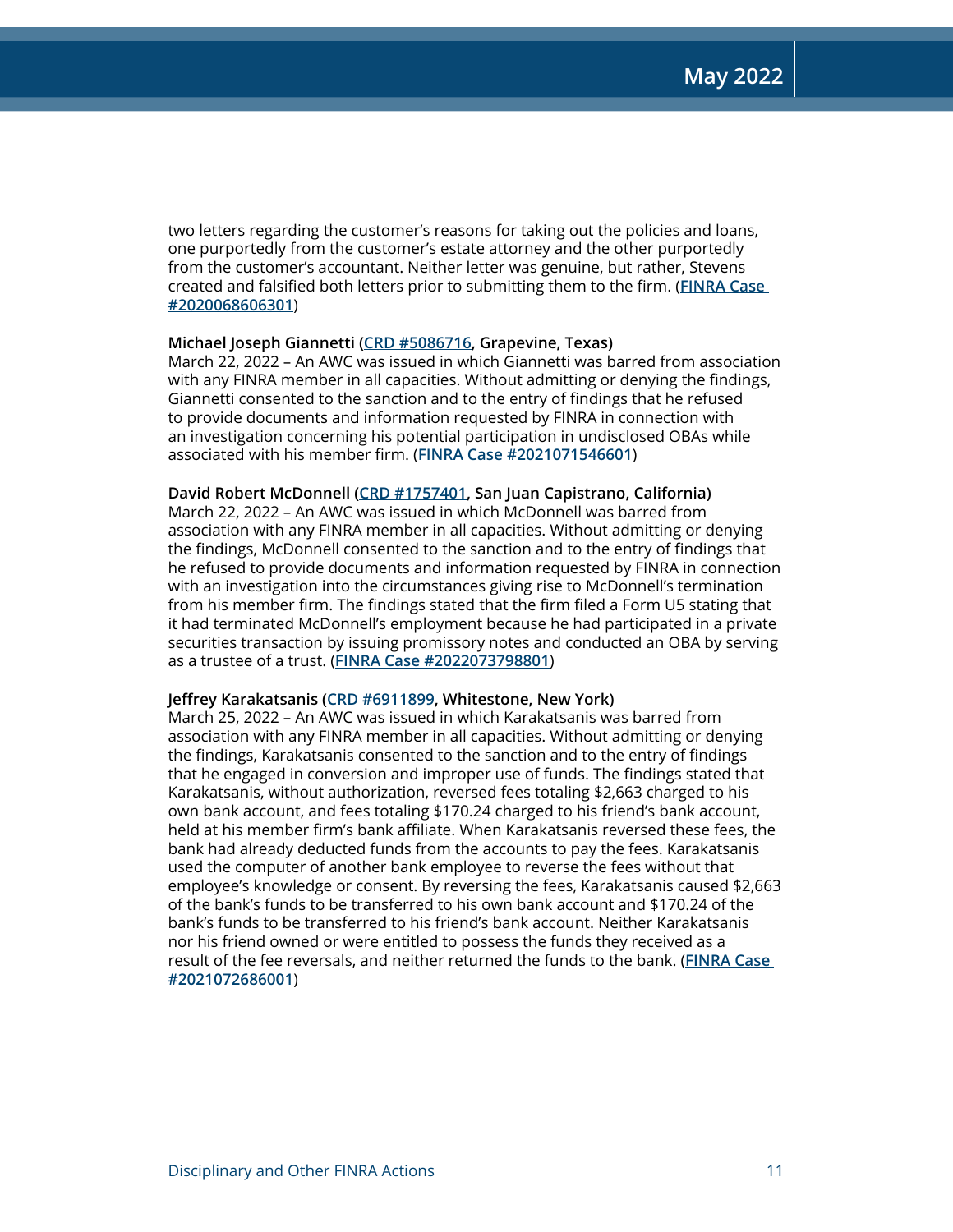## **Jason Andrew Wilk [\(CRD #6072438](http://brokercheck.finra.org/individual/summary/6072438), Staten Island, New York)**

March 31, 2022 – An OHO decision became final in which Wilk was barred from association with any FINRA member in all capacities. The sanction was based on the findings that Wilk failed to appear for on-the-record testimony in connection with FINRA's investigation into whether he excessively traded a customer's account. The findings stated that Wilk's trading in the account resulted in a high cost-toequity ratio and a turnover rate that indicated excessive trading had occurred and the information sought by FINRA was material to its investigation and necessary to complete its mandate to fully investigate potential rule violations and to protect the investing public. (**[FINRA Case #2019060753502](https://www.finra.org/rules-guidance/oversight-enforcement/finra-disciplinary-actions?search=2019060753502)**)

## Individuals Suspended

## **Jayanth Hebbar ([CRD #5244889,](http://brokercheck.finra.org/individual/summary/5244889) Bridgewater, New Jersey)**

March 1, 2022 – An AWC was issued in which Hebbar was assessed a deferred fine of \$10,000 and suspended from association with any FINRA member in all capacities for six months. Without admitting or denying the findings, Hebbar consented to the sanctions and to the entry of findings that he did not obtain his member firm's prior written consent before opening, or continuing to maintain, outside brokerage accounts in which securities transactions could be effected and in which he had a beneficial interest. The findings stated that prior to his association with the firm, Hebbar had opened or otherwise established nine outside brokerage accounts. Hebbar disclosed one of those nine accounts on the firm's New Hire Compliance Questionnaire. However, Hebbar did not obtain the firm's written consent to maintain the remaining eight of those accounts within 30 days of becoming associated with the firm or at any other time. Hebbar also opened three outside brokerage accounts after his association with the firm without obtaining its prior written consent to open the accounts. On account opening forms for one of the accounts, Hebbar misrepresented his employer and occupation and failed to disclose his association with the firm. In addition, for 10 of the 11 undisclosed outside brokerage accounts, Hebbar did not notify in writing the financial institutions at which he held the accounts that he was associated with the firm. Furthermore, Hebbar executed trades in securities on the firm's Expanded Watch List and in securities on its Restricted List in violation of firm policies. Hebbar further violated the firm's policies by not pre-clearing transactions in the undisclosed outside brokerage accounts and by not adhering to required holding periods. The findings also stated that Hebbar signed and submitted compliance questionnaires in which he improperly attested he had disclosed all outside employee and employee-related accounts. On the questionnaires, Hebbar disclosed one brokerage account held at another FINRA member firm but did not disclose the existence of the other outside brokerage accounts.

The suspension is in effect from March 7, 2022, through September 6, 2022. (**[FINRA](https://www.finra.org/rules-guidance/oversight-enforcement/finra-disciplinary-actions?search=2021070239501)  [Case #2021070239501](https://www.finra.org/rules-guidance/oversight-enforcement/finra-disciplinary-actions?search=2021070239501)**)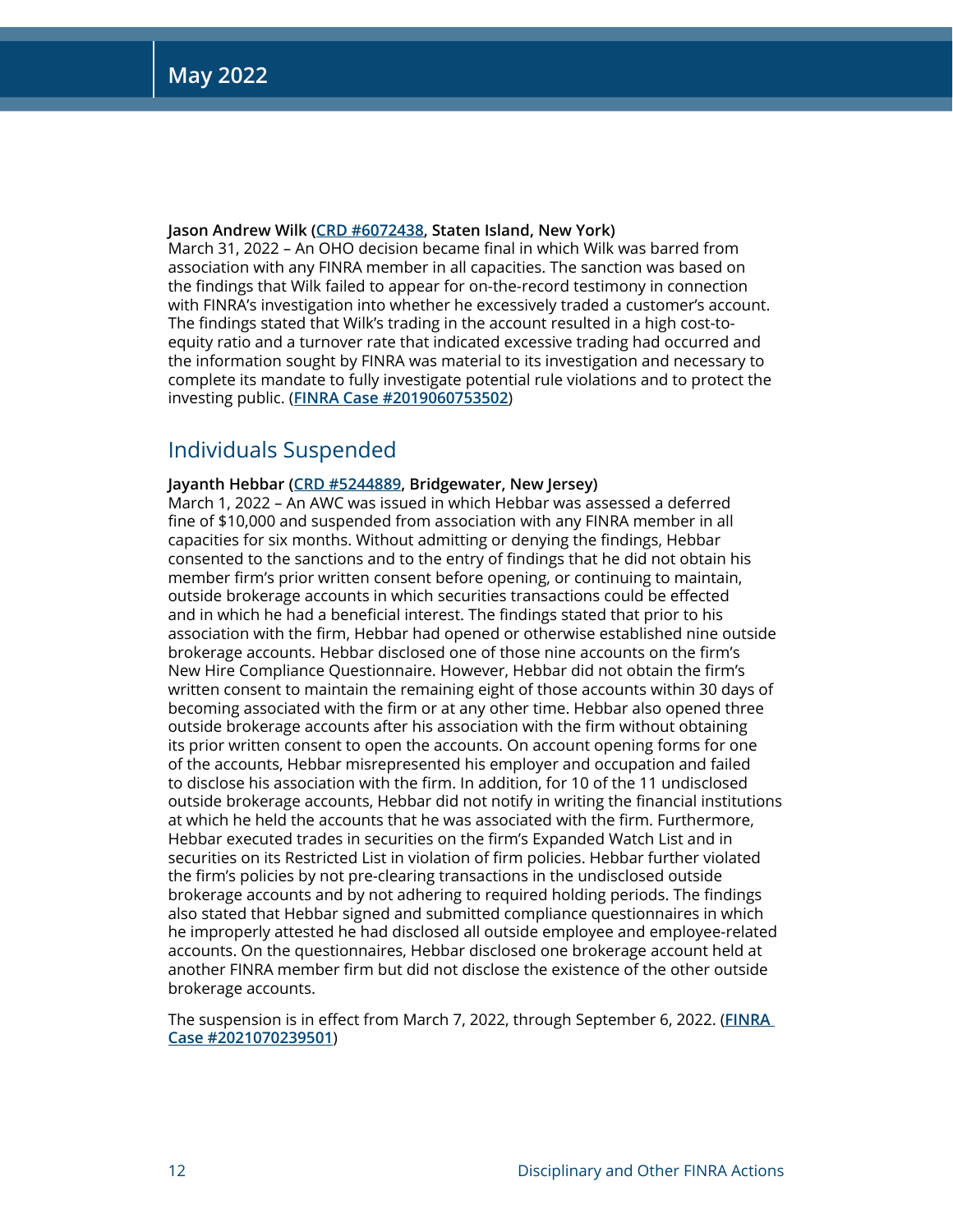## **Michael Walter Mandel ([CRD #4939165,](http://brokercheck.finra.org/individual/summary/4939165) Suffern, New York)**

March 2, 2022 – An AWC was issued in which Mandel was assessed a deferred fine of \$5,000, suspended from association with any FINRA member in all capacities for seven months, and ordered to pay deferred disgorgement in the amount of \$5,635.35, plus interest. Without admitting or denying the findings, Mandel consented to the sanctions and to the entry of findings that he participated in private securities transactions without providing prior written notice to, or receiving prior approval from, his member firms. The findings stated that Mandel solicited investors, some of whom were firm customers, to invest a total of approximately \$815,000 in a tequila production company. Mandel invited investors to promotional events for the company, introduced them to the company's founder, and provided investors with documents regarding the opportunity to invest. Mandel received \$5,635.35 from the tequila company and expected to receive a portion of the founder's equity in the company. In addition, Mandel falsely stated on one of the firm's annual compliance questionnaires that he had not participated in private securities transactions outside the firm. Subsequently, the founder of the tequila company pled guilty to charges that he made false and misleading statements to investors in the company and misused investor funds. In addition, the SEC filed a complaint in the U.S. District Court for the Southern District of New York against the founder, alleging that he made material misrepresentations to investors in the tequila company and misappropriated investors' funds for personal use. The U.S. District Court issued a judgment against the founder and enjoined him from further violations of the securities laws.

The suspension is in effect from March 7, 2022, through October 6, 2022. (**[FINRA](https://www.finra.org/rules-guidance/oversight-enforcement/finra-disciplinary-actions?search=2021070900301)  [Case #2021070900301](https://www.finra.org/rules-guidance/oversight-enforcement/finra-disciplinary-actions?search=2021070900301)**)

## **Jazmin Gabriela Carpenter ([CRD #2696872,](http://brokercheck.finra.org/individual/summary/2696872) Los Angeles, California)**

March 7, 2022 – An AWC was issued in which Carpenter was fined \$2,500 and suspended from association with any FINRA member in all capacities for 10 business days. Without admitting or denying the findings, Carpenter consented to the sanctions and to the entry of findings that she caused her member firm to maintain inaccurate books and records by changing the representative code for trades, resulting in the trade confirmations showing an inaccurate representative code. The findings stated that Carpenter had entered into an agreement through which she agreed to service certain customer accounts, including executing trades for those accounts, under joint representative codes that she shared with a retired representative, who was a close personal friend. Prior to Carpenter changing the codes on the trades, she discussed doing so with the retired representative, who agreed that Carpenter could do so. Carpenter's actions resulted in her receiving higher commissions from the trades than what she was entitled to receive pursuant to the agreement. Subsequently, the firm reimbursed the retired representative.

The suspension was in effect from April 4, 2022, through April 15, 2022. (**[FINRA Case](https://www.finra.org/rules-guidance/oversight-enforcement/finra-disciplinary-actions?search=2020068936501)  [#2020068936501](https://www.finra.org/rules-guidance/oversight-enforcement/finra-disciplinary-actions?search=2020068936501)**)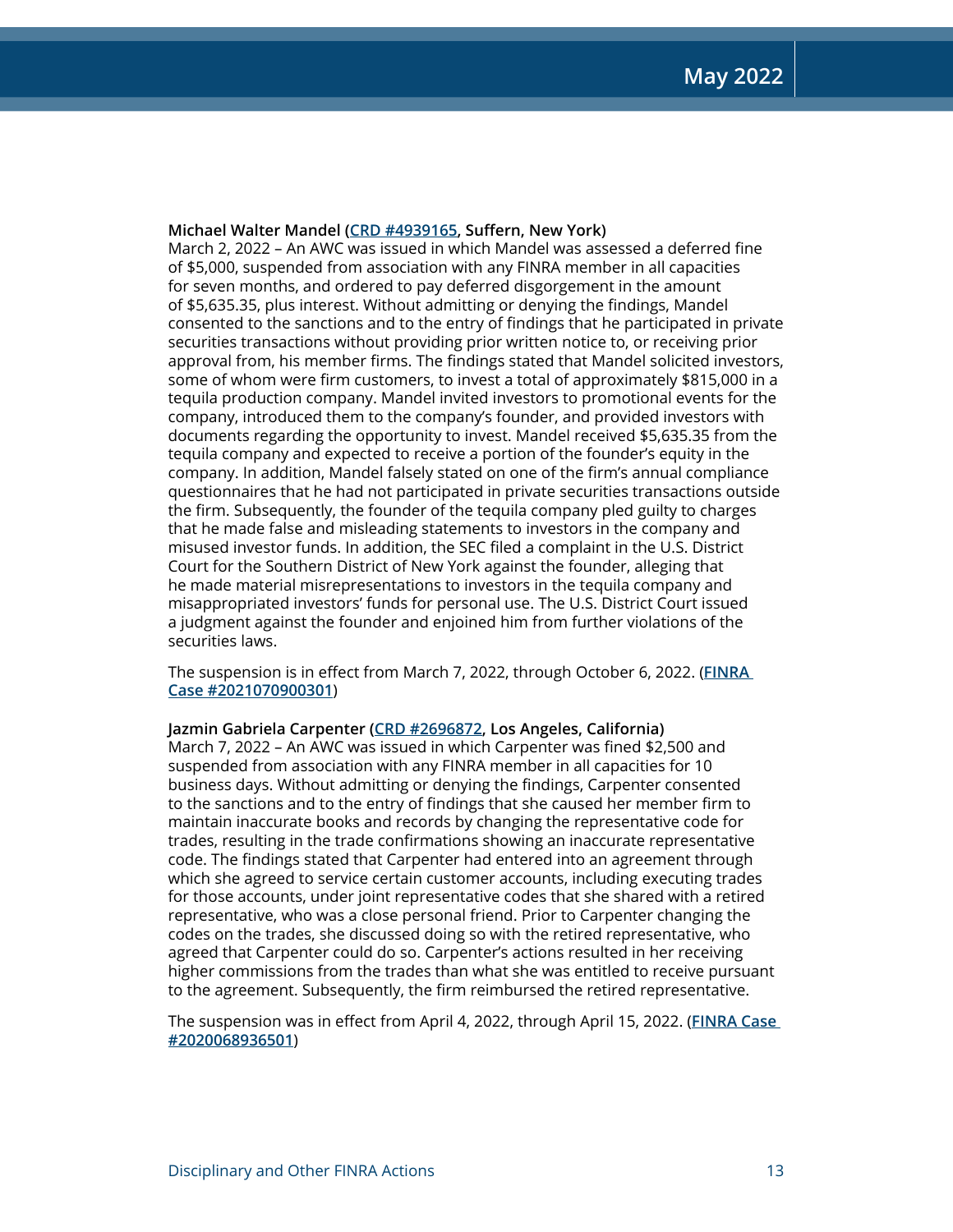## **Bentley Edward Blackmon ([CRD #2627221,](http://brokercheck.finra.org/individual/summary/2627221) Little Rock, Arkansas)**

March 14, 2022 – An AWC was issued in which Blackmon was assessed a deferred fine of \$5,000 and suspended from association with any FINRA member in all capacities for three months. Without admitting or denying the findings, Blackmon consented to the sanctions and to the entry of findings that he participated in private securities transactions without providing prior written notice to his member firm. The findings stated that Blackmon introduced a customer of the firm to the issuer of a private placement offering and informed the customer that he intended to invest in the offering himself. Blackmon also participated in a telephone conference with the customer and the issuer about the offering. Blackmon coordinated a wire transfer payment from the customer's account at the firm to facilitate the customer's initial investment of \$195,000 in the offering. Later, after making an investment for himself, Blackmon disclosed his own investment in the offering to the firm. However, Blackmon did not disclose to the firm that he had also participated in the customer's investment. Subsequently, Blackmon facilitated two additional wire transfer payments from the customer's account at the firm for the customer's additional investments in the offering, totaling approximately \$250,000. Blackmon did not receive any commissions from the sale of the securities.

The suspension is in effect from March 21, 2022, through June 20, 2022. (**[FINRA Case](https://www.finra.org/rules-guidance/oversight-enforcement/finra-disciplinary-actions?search=2020068226001)  [#2020068226001](https://www.finra.org/rules-guidance/oversight-enforcement/finra-disciplinary-actions?search=2020068226001)**)

## **Michael Campopiano [\(CRD #4357852](http://brokercheck.finra.org/individual/summary/4357852), La Verne, California)**

March 15, 2022 – An AWC was issued in which Campopiano was fined \$2,500 and suspended from association with any FINRA member in all capacities for one month. Without admitting or denying the findings, Campopiano consented to the sanctions and to the entry of findings that he caused trade confirmations to show an inaccurate representative code by changing the representative code for trades. The findings stated that Campopiano entered into an agreement through which he agreed to service certain customer accounts, including executing trades for those accounts, under a joint representative code that he shared with a retired representative. The agreement set forth what percentages of the commissions each representative would earn on trades placed using the joint representative code. Campopiano placed trades in accounts that were covered by the agreement using different representative codes. Although the firm's system correctly prepopulated the trades with the applicable joint representative code, Campopiano changed the code for the trades to representative codes under which he received a higher commission percentage than he would have received had he used the joint representative code that he shared with the retired representative. Campopiano mistakenly believed that he was permitted to change the code on the trades because his member firm had transferred certain accounts that were subject to the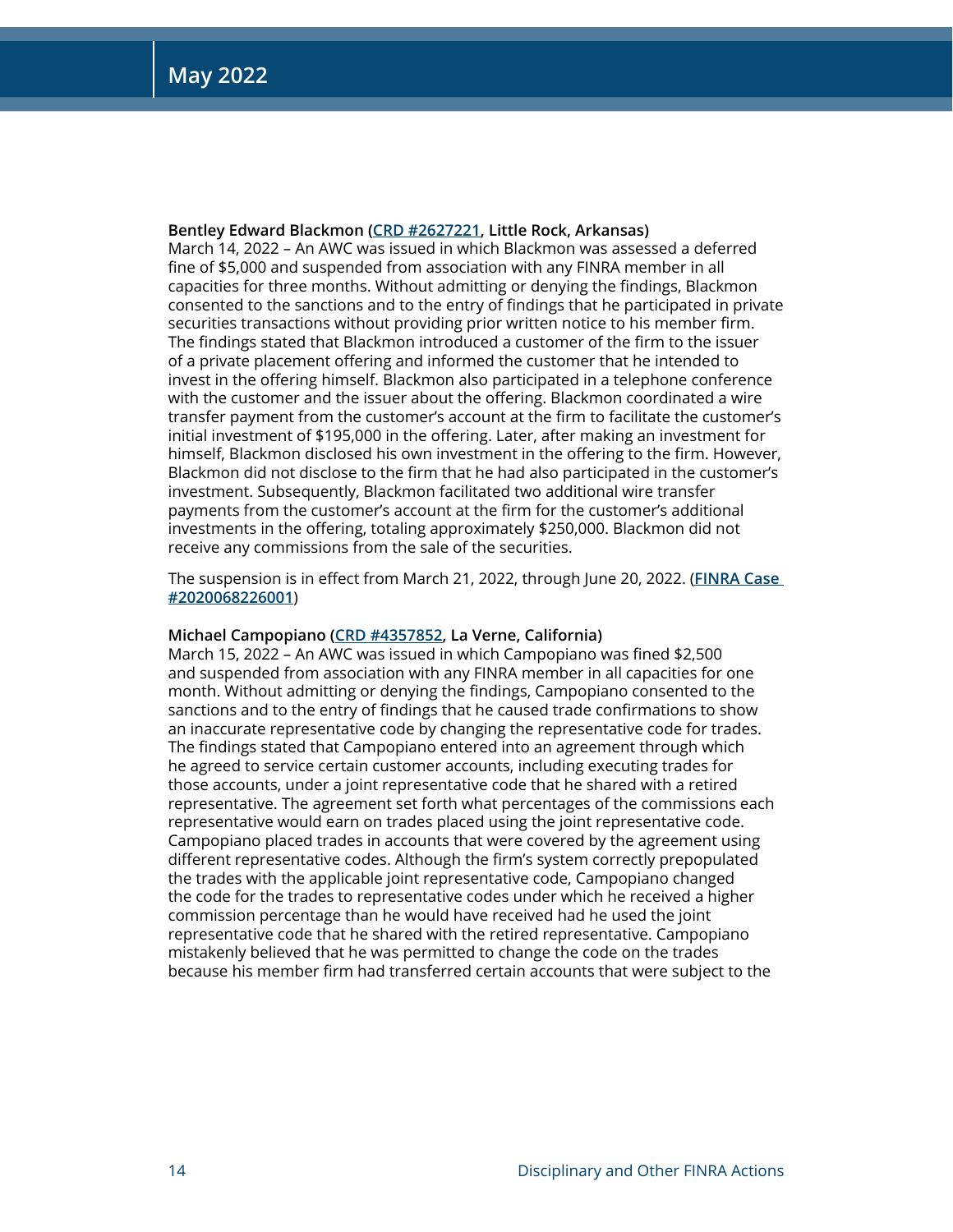agreement to other registered representatives of the firm, who were not part of the agreement with the retired representative. As a result, Campopiano caused the firm to maintain inaccurate books and records. The firm has since reimbursed the retired representative.

The suspension was in effect from April 4, 2022, through May 3, 2022. (**[FINRA Case](https://www.finra.org/rules-guidance/oversight-enforcement/finra-disciplinary-actions?search=2021072169601)  [#2021072169601](https://www.finra.org/rules-guidance/oversight-enforcement/finra-disciplinary-actions?search=2021072169601)**)

## **Steven Martin Barnett ([CRD #1143510,](http://brokercheck.finra.org/individual/summary/1143510) Jacksonville, Florida)**

March 16, 2022 – An AWC was issued in which Barnett was assessed a deferred fine of \$5,000 and suspended from association with any FINRA member in all capacities for 30 days. Without admitting or denying the findings, Barnett consented to the sanctions and to the entry of findings that he mismarked mutual fund order tickets as unsolicited when he had solicited the trades. The findings stated that Barnett marked the order tickets as unsolicited when he made investment recommendations in connection with customers' reallocations of their mutual fund portfolios. Barnett's mismarking of the orders caused his member firm to make and maintain inaccurate books and records.

The suspension was in effect from March 21, 2022, through April 19, 2022. (**[FINRA](https://www.finra.org/rules-guidance/oversight-enforcement/finra-disciplinary-actions?search=2020066817601)  [Case #2020066817601](https://www.finra.org/rules-guidance/oversight-enforcement/finra-disciplinary-actions?search=2020066817601)**)

## **Donovan Thomas Kelly ([CRD #2622366,](http://brokercheck.finra.org/individual/summary/2622366) Billings, Montana)**

March 16, 2022 – An AWC was issued in which Kelly was fined \$10,000 and suspended from association with any FINRA member in all capacities for seven months. Without admitting or denying the findings, Kelly consented to the sanctions and to the entry of findings that he participated in private securities transactions outside the regular course or scope of his employment without providing prior written notice to his member firm. The findings stated that Kelly recommended investors purchase promissory notes in an oil and gas drilling company, summarizing the investment for the investors, and arranging for some of the investors to fund the purchases through sales and money transfers from their firm accounts. The promissory notes were securities. Collectively, these investors, including himself and other firm customers, invested \$688,000 in the company. Kelly did not receive compensation for the investments. In addition, when asked on annual firm attestation forms whether he had participated in private securities transactions, Kelly answered no.

The suspension is in effect from April 18, 2022, through November 17, 2022. (**[FINRA](https://www.finra.org/rules-guidance/oversight-enforcement/finra-disciplinary-actions?search=2020067520001)  [Case #2020067520001](https://www.finra.org/rules-guidance/oversight-enforcement/finra-disciplinary-actions?search=2020067520001)**)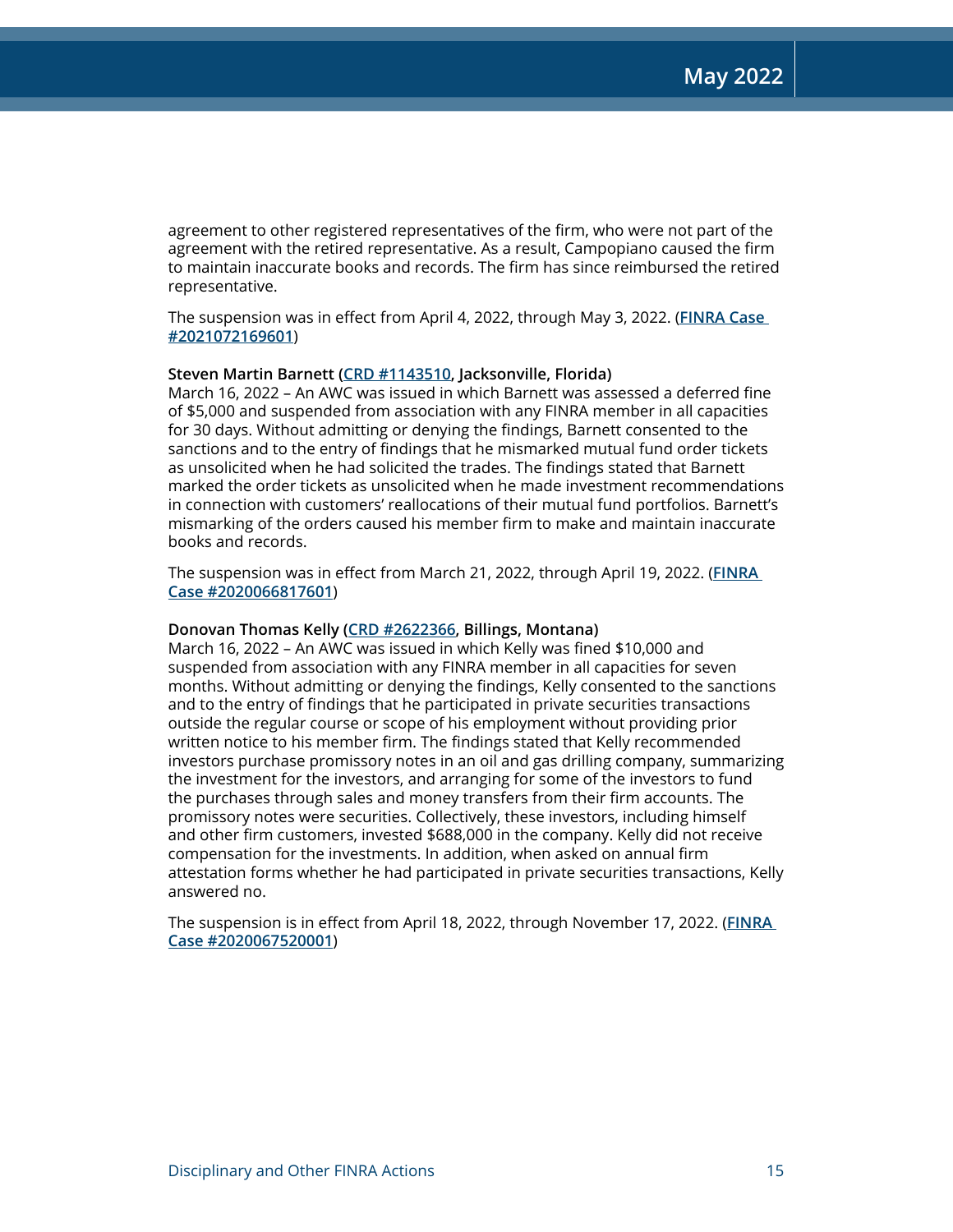**Patrick Joseph O'Neill ([CRD #2615841,](http://brokercheck.finra.org/individual/summary/2615841) New Canaan, Connecticut)**

March 17, 2022 – An AWC was issued in which O'Neill was fined \$5,000 and suspended from association with any FINRA member in all capacities for three months. Without admitting or denying the findings, O'Neill consented to the sanctions and to the entry of findings that he willfully failed to timely amend his Form U4 to disclose a felony charge. The findings stated that O'Neill was charged with two counts of risk of injury to a child. At the time the charges were filed, O'Neill was aware of the felony charges and was required to amend his Form U4 within 30 days to disclose the charges. However, O'Neil did not disclose the felony charges until over six months after being charged.

The suspension is in effect from April 18, 2022, through July 17, 2022. (**[FINRA Case](https://www.finra.org/rules-guidance/oversight-enforcement/finra-disciplinary-actions?search=2021071199401)  [#2021071199401](https://www.finra.org/rules-guidance/oversight-enforcement/finra-disciplinary-actions?search=2021071199401)**)

## **Michael Joseph Muratore ([CRD #4852412,](http://brokercheck.finra.org/individual/summary/4852412) Eastchester, New York)**

March 18, 2022 – An AWC was issued in which Muratore was fined \$25,000 and suspended from association with any FINRA member in all capacities for two years. Without admitting or denying the findings, Muratore consented to the sanctions and to the entry of findings that he forged the signature and initials of a customer without the customer's prior knowledge or authorization on documents in connection with the surrender of three annuities owned by the customer and the purchase of a new variable annuity for the customer. The findings stated that Muratore also falsified the customer's account record by changing the date on a document so that it appeared to show that he and the customer had signed the document one month after they actually signed it. By forging and falsifying documents, Muratore caused his member firm to maintain inaccurate books and records. The findings also stated that Muratore circumvented the firm's procedures in becoming a beneficiary of another customer's account. The customer, who was not related to Muratore, named him as a 50 percent beneficiary of a new Transfer on Death account that the customer opened at the firm for which Muratore was broker of record. Despite being aware of the firm's procedures and that the customer had designated him as a beneficiary, Muratore did not disclose to the firm his designation as the customer's beneficiary. Subsequently, the customer changed the beneficiary to a relative and removed Muratore as a beneficiary. The findings also included that Muratore impersonated a different customer during telephone calls with an insurance company in an attempt to advance the process for surrendering an annuity that the customer held with the insurance company to fund the purchase of securities at the firm through Muratore. The customer eventually surrendered the annuity and deposited the proceeds in an account at the firm.

The suspension is in effect from April 18, 2022, through April 17, 2024. (**[FINRA Case](https://www.finra.org/rules-guidance/oversight-enforcement/finra-disciplinary-actions?search=2019063662701)  [#2019063662701](https://www.finra.org/rules-guidance/oversight-enforcement/finra-disciplinary-actions?search=2019063662701)**)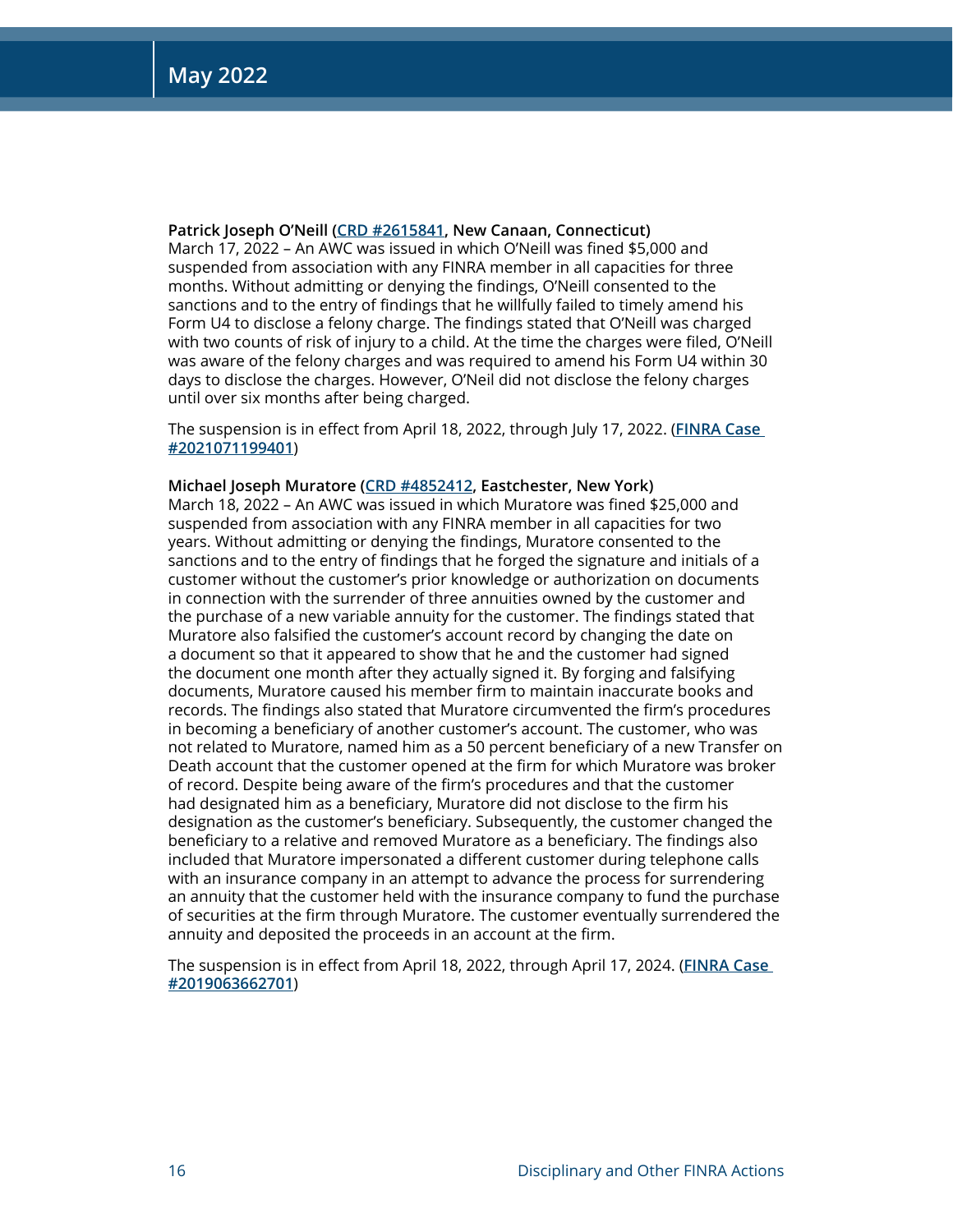**Andrew Benjamin Edenbaum [\(CRD #3040543](http://brokercheck.finra.org/individual/summary/3040543), Boca Raton, Florida)** March 21, 2022 – An AWC was issued in which Edenbaum was fined \$10,000 and suspended from association with any FINRA member in all capacities for three months. Without admitting or denying the findings, Edenbaum consented to the sanctions and to the entry of findings that he participated in a private securities transaction without providing prior written notice to his member firm. The findings stated that Edenbaum participated in the sale of a variable annuity to an individual who was not a customer of the firm, after the individual was referred to him for investment advice. The individual invested a total of \$150,000 in the variable annuity, through another broker-dealer with which Edenbaum was not associated. Edenbaum, who did not have the insurance license required to sell a variable annuity during this period, participated in the transaction by obtaining a variable annuity application from a registered representative of the other broker-dealer and helping the investor to complete it. In addition, Edenbaum advised the investor about how to allocate her investment among various indices. Edenbaum also delivered the investor's application to the registered representative of the other broker-dealer, provided the investor with instructions for wiring the funds for the investment to the annuity company, and identified himself to the investor as the person to whom the investor should direct any questions about the investment. Edenbaum did not receive any compensation for participating in the transaction.

The suspension is in effect from April 18, 2022, through July 17, 2022. (**[FINRA Case](https://www.finra.org/rules-guidance/oversight-enforcement/finra-disciplinary-actions?search=2020067007401)  [#2020067007401](https://www.finra.org/rules-guidance/oversight-enforcement/finra-disciplinary-actions?search=2020067007401)**)

## **Arkady Ginsburg [\(CRD #5256747](http://brokercheck.finra.org/individual/summary/5256747), Valley Stream, New York)**

March 23, 2022 – An AWC was issued in which Ginsburg was suspended from association with any FINRA member in all capacities for six months and ordered to pay \$113,591 in partial restitution to customers. In light of Ginsburg's financial status, no monetary fine or prejudgment interest has been imposed. Without admitting or denying the findings, Ginsburg consented to the sanctions and to the entry of findings that he engaged in excessive and unsuitable trading in customer accounts. The findings stated that Ginsburg controlled the volume and frequency of trading in the accounts and therefore exercised *de facto* control over the customers' accounts because he recommended the trading in the customers' accounts and the customers routinely followed his recommendations. Ginsburg's trading in the customer accounts generated high cost-to-equity ratios and turnover rates, as well as significant losses and trading costs. As a result, the customers suffered market losses totaling \$686,640.39, while Ginsburg earned a total of \$113,591 in commissions.

The suspension is in effect from April 18, 2022, through October 17, 2022. (**[FINRA](https://www.finra.org/rules-guidance/oversight-enforcement/finra-disciplinary-actions?search=2019064898601)  [Case #2019064898601](https://www.finra.org/rules-guidance/oversight-enforcement/finra-disciplinary-actions?search=2019064898601)**)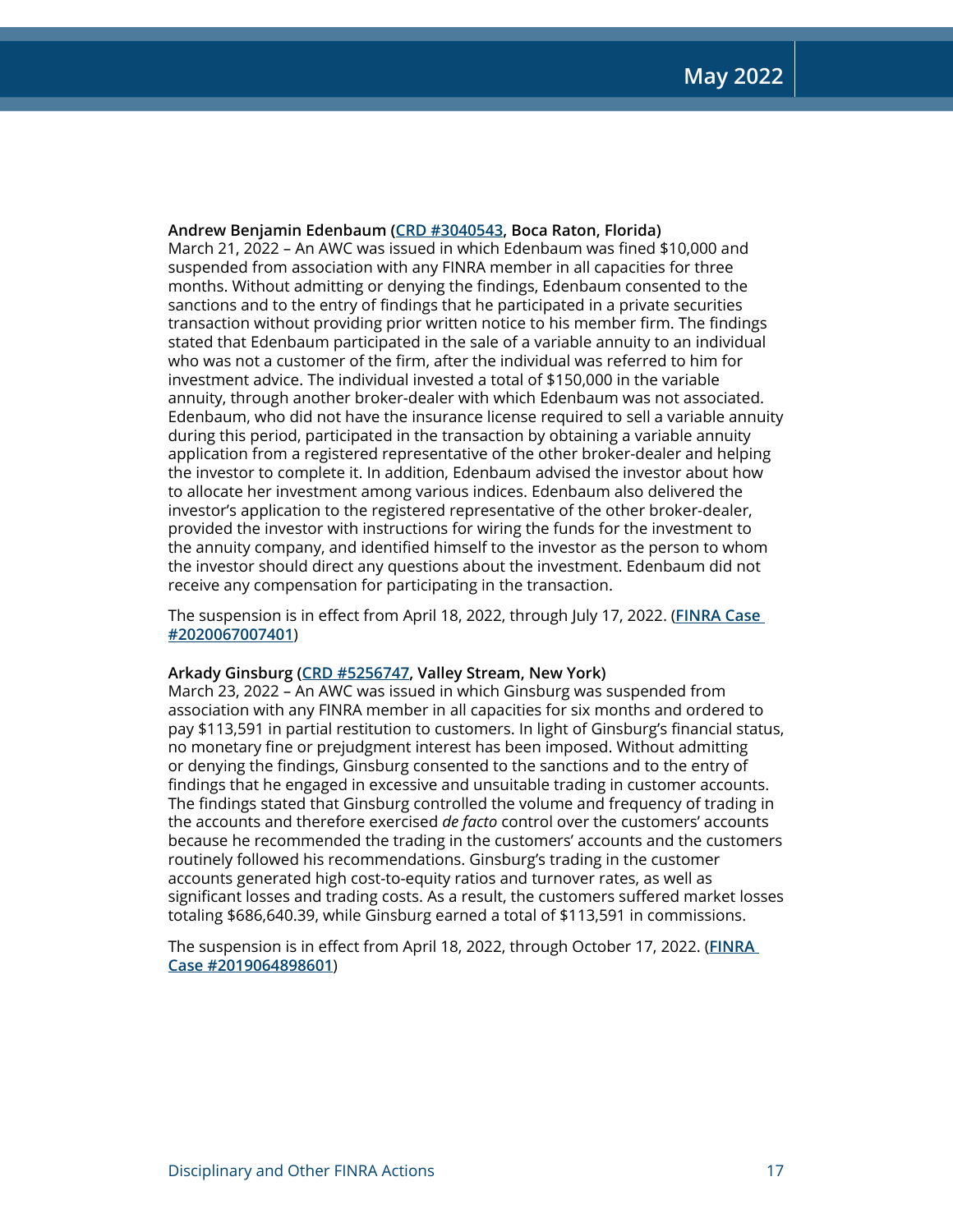## **Eric Edward Nicolassy [\(CRD #6244539](http://brokercheck.finra.org/individual/summary/6244539), Staten Island, New York)**

March 24, 2022 – An AWC was issued in which Nicolassy was suspended from association with any FINRA member in all capacities for four months and ordered to pay \$32,134.09 in partial restitution to customers. In light of Nicolassy's financial status, no monetary fine has been imposed. Without admitting or denying the findings, Nicolassy consented to the sanctions and to the entry of findings that he excessively and unsuitably traded a senior customer's account. The findings stated that although the customer's account had an average month-end equity of \$106,293, Nicolassy executed purchases with a total principal value of \$5,138,740. Collectively, the trades Nicolassy executed caused the customer to pay \$71,409.09 in commissions and \$10,410 in trade costs and margin interest, which resulted in an annualized cost-to-equity ratio in excess of 76 percent – meaning the customer's account would have to grow by more than 76 percent annually just to break even. As a result, the customer suffered more than \$125,000 in losses. The findings also stated that Nicolassy exercised discretion in customer accounts without having obtained prior written authorization from the customers.

The suspension is in effect from April 18, 2022, through August 17, 2022. (**[FINRA](https://www.finra.org/rules-guidance/oversight-enforcement/finra-disciplinary-actions?search=2019063382401)  [Case #2019063382401](https://www.finra.org/rules-guidance/oversight-enforcement/finra-disciplinary-actions?search=2019063382401)**)

## **Jonathan Michael Turner [\(CRD #4853469](http://brokercheck.finra.org/individual/summary/4853469), Naples, Florida)**

March 24, 2022 – An AWC was issued in which Turner was assessed a deferred fine of \$5,000 and suspended from association with any FINRA member in all capacities for three months. Without admitting or denying the findings, Turner consented to the sanctions and to the entry of findings that he participated in private securities transactions without providing prior written notice to his member firm. The findings stated that Turner accepted a position as chief investment officer for a credit card processing service company. In this role, Turner was responsible for, among other things, creating new investment vehicles and raising investor capital. Turner directed two firm customers to the company's website, recommended they invest, and supplied them with certain forms needed to purchase the company's securities. One customer invested \$100,000 and funded the investment with cash from a personal bank account. The other customer invested \$100,000, using the proceeds of stock liquidations Turner facilitated from an account at the firm. Turner received no commissions or other compensation regarding these transactions. In addition, Turner incorrectly certified in the firm's annual compliance attestation that he had not engaged in any private securities transactions that were not previously cleared by the firm.

The suspension is in effect from April 4, 2022, through July 3, 2022. (**[FINRA Case](https://www.finra.org/rules-guidance/oversight-enforcement/finra-disciplinary-actions?search=2020068322501)  [#2020068322501](https://www.finra.org/rules-guidance/oversight-enforcement/finra-disciplinary-actions?search=2020068322501)**)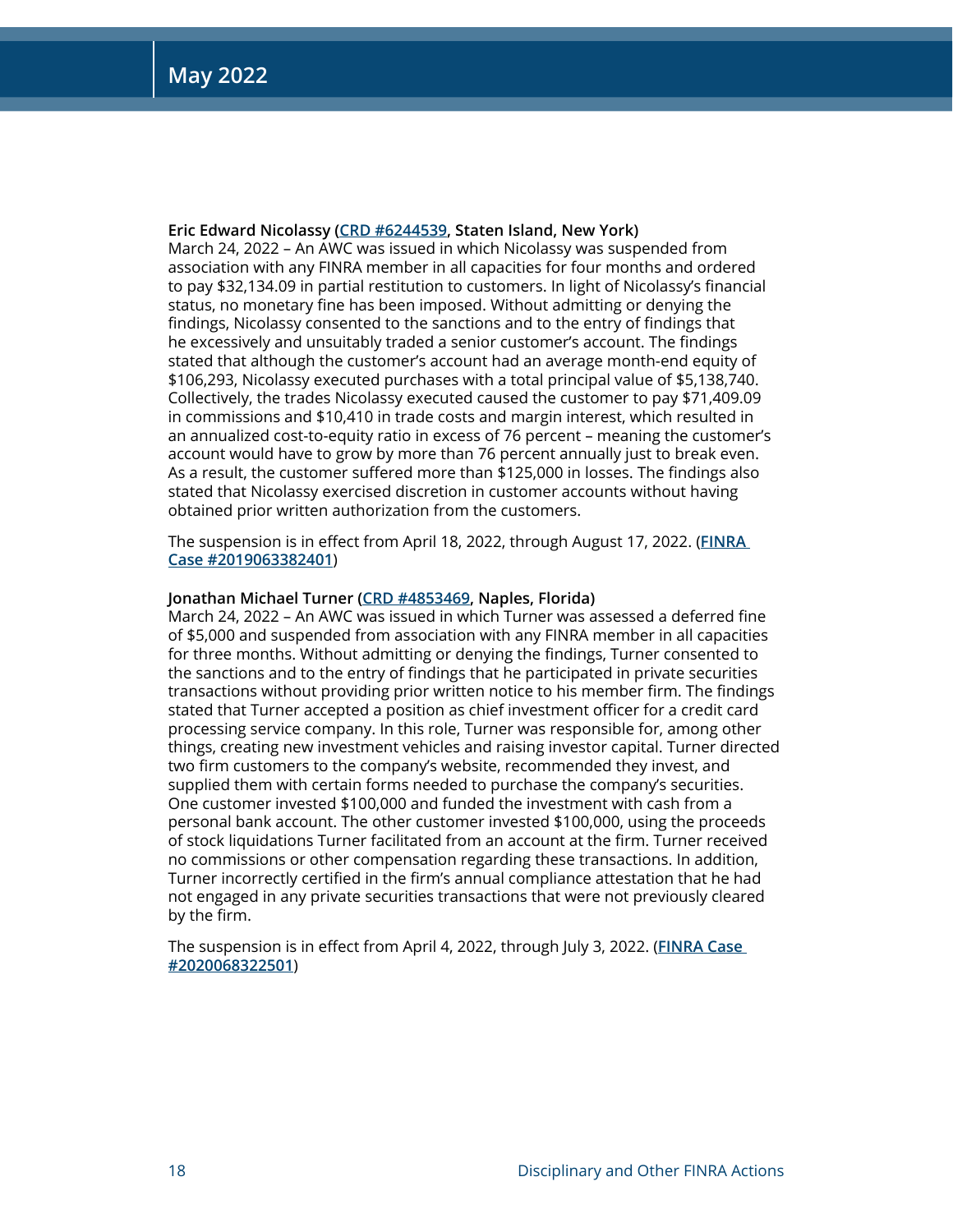## **Michael McDermott Sr. [\(CRD #2745406](http://brokercheck.finra.org/individual/summary/2745406), Mobile, Alabama)**

March 28, 2022 – An AWC was issued in which McDermott was suspended from association with any FINRA member in all capacities for three months. In light of McDermott's financial status, no monetary sanction has been imposed. Without admitting or denying the findings, McDermott consented to the sanction and to the entry of findings that he traded without authorization in the account of a customer of his member firm, both before and after the customer's death. The findings stated that McDermott placed a trade in his customer's account without first obtaining the customer's authorization. The account was fee-based and thus McDermott earned no commission. Later, unaware that the customer had died, McDermott placed multiple stop loss orders in the customer's account, several of which were later cancelled and others which were later executed. The findings also stated that McDermott entered a note in his firm's electronic customer note system falsely indicating that he had spoken with the customer in connection with the stop loss orders. This was not possible as the customer had died prior to McDermott placing the stop loss orders. After learning of the customer's death, McDermott edited the original note to inaccurately state that he had spoken with the customer prior to the customer's death. As a result, McDermott caused the firm to maintain inaccurate books and records.

The suspension is in effect from April 4, 2022, through July 3, 2022. (**[FINRA Case](https://www.finra.org/rules-guidance/oversight-enforcement/finra-disciplinary-actions?search=2020066298801)  [#2020066298801](https://www.finra.org/rules-guidance/oversight-enforcement/finra-disciplinary-actions?search=2020066298801)**)

## **Scott Neil Hananel ([CRD #3080827,](http://brokercheck.finra.org/individual/summary/3080827) Long Beach, New York)**

March 29, 2022 – An AWC was issued in which Hananel was assessed a deferred fine of \$7,500 and suspended from association with any FINRA member in all capacities for 15 months. Without admitting or denying the findings, Hananel consented to the sanctions and to the entry of findings that he engaged in excessive and unsuitable trading in customer accounts. The findings stated that Hananel exercised *de facto* control over his customers' accounts because he decided which stocks to trade and when to trade them, exercised discretionary authority in connection with some of the trades in the accounts, and he controlled the volume and frequency of trading in the accounts. Hananel's short term trading in the customers' accounts generated significant losses and trading costs in the form of commissions, markups and markdowns. In total, the customers, some of whom were senior citizens, paid commissions and trading costs of \$1,473,118 and incurred losses of \$2,103,176. The findings also stated that Hananel exercised discretionary trading authority in customer accounts without having obtained prior written authorization from the customers or approval from his member firm to treat the accounts as discretionary.

The suspension is in effect from April 4, 2022, through July 3, 2023. (**[FINRA Case](https://www.finra.org/rules-guidance/oversight-enforcement/finra-disciplinary-actions?search=2021070337101)  [#2021070337101](https://www.finra.org/rules-guidance/oversight-enforcement/finra-disciplinary-actions?search=2021070337101)**)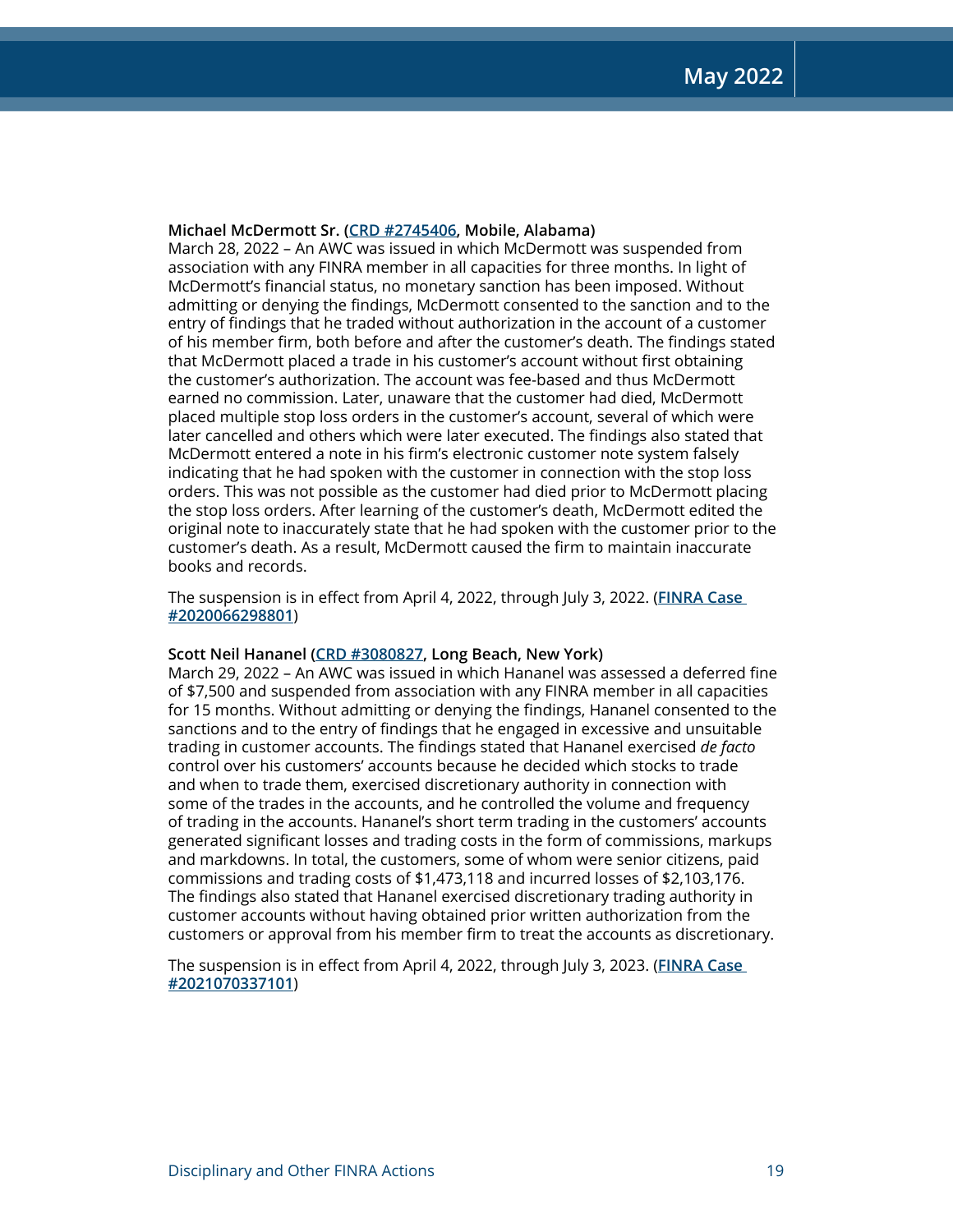## **Matthew Allen Trueg [\(CRD #6790614](http://brokercheck.finra.org/individual/summary/6790614), Cedar Falls, Iowa)**

March 31, 2022 – An AWC was issued in which Trueg was fined \$5,000 and suspended from association with any FINRA member in all capacities for two months. Without admitting or denying the findings, Trueg consented to the sanctions and to the entry of findings that he affixed customer signatures on account forms. The findings stated that in each instance, Trueg copied the customer's signature from an older form the customer previously signed and pasted it onto a form that required an updated customer signature. Trueg then submitted the altered forms to his member firm to complete transactions the customers requested. There is no indication that Trueg affixed the signatures to the account forms without his customers' consent. Each customer later re-signed the documents. In addition, some of the account documents were new account agreements and authorizations, which were firm records. By engaging in this conduct, Trueg caused the firm to maintain inaccurate books and records.

The suspension is in effect from April 4, 2022, through June 3, 2022. (**[FINRA Case](https://www.finra.org/rules-guidance/oversight-enforcement/finra-disciplinary-actions?search=2021072361901)  [#2021072361901](https://www.finra.org/rules-guidance/oversight-enforcement/finra-disciplinary-actions?search=2021072361901)**)

## **Jeffrey Paul Weiner ([CRD #2476604](http://brokercheck.finra.org/individual/summary/2476604), Mahopac, New York)**

March 31, 2022 – An AWC was issued in which Weiner was fined \$5,000 and suspended from association with any FINRA member in all capacities for 30 days. Without admitting or denying the findings, Weiner consented to the sanctions and to the entry of findings that he impersonated nine customers of his former member firm, during telephone calls to the firm's insurance affiliate to obtain information about the customers' existing variable life insurance policies. The findings stated that Weiner impersonated the customers to facilitate the transfer of their policies from his former firm to his new member firm, and ultimately four of them became Weiner's customers at the new firm. Although the nine customers gave Weiner permission to obtain their information from the insurance affiliate, the customers did not authorize Weiner to impersonate them.

The suspension was in effect from April 4, 2022, through May 3, 2022. (**[FINRA Case](https://www.finra.org/rules-guidance/oversight-enforcement/finra-disciplinary-actions?search=2021070405001)  [#2021070405001](https://www.finra.org/rules-guidance/oversight-enforcement/finra-disciplinary-actions?search=2021070405001)**)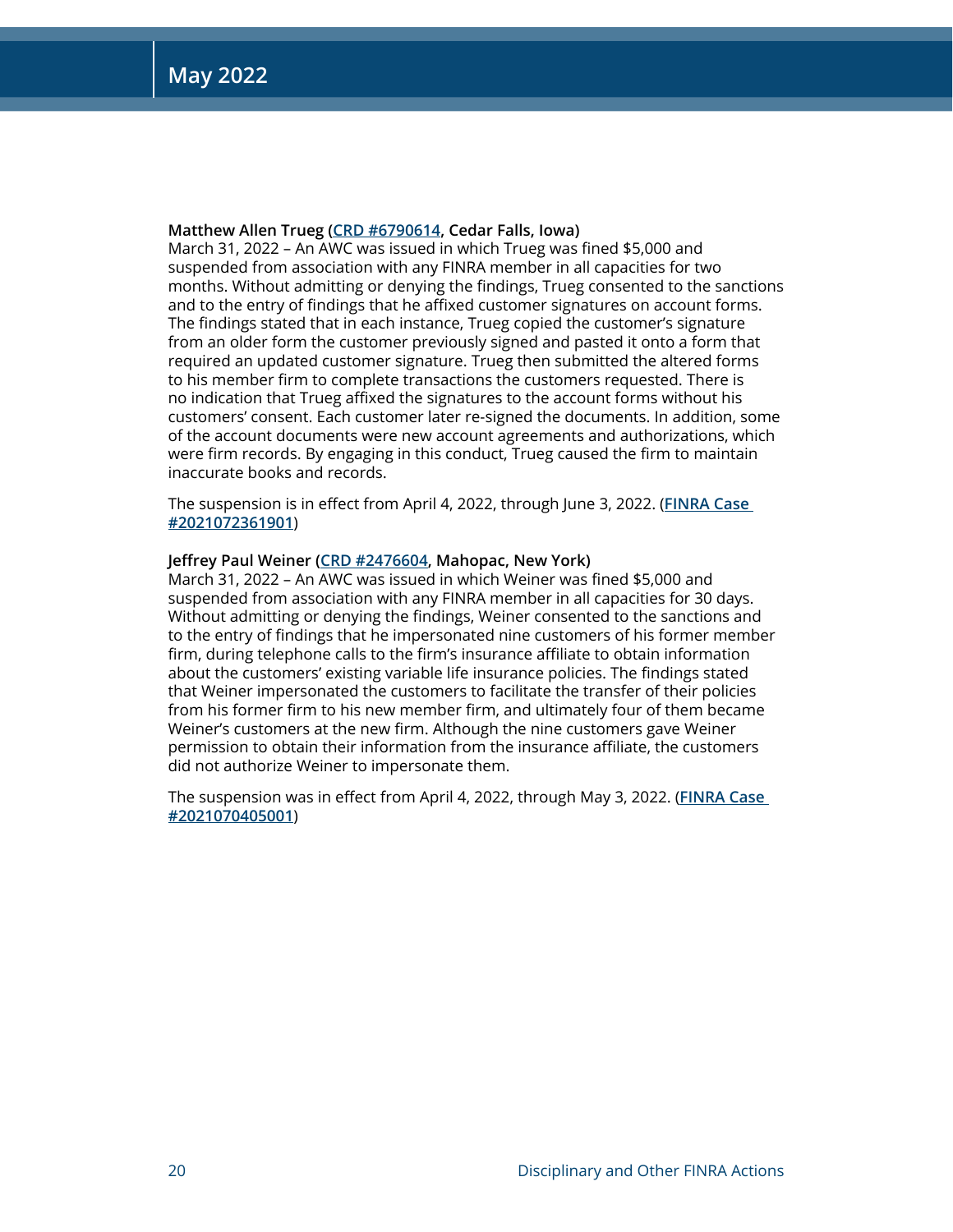## Complaints Filed

**FINRA issued the following complaints. Issuance of a disciplinary complaint represents FINRA's initiation of a formal proceeding in which findings as to the allegations in the complaint have not been made, and does not represent a decision as to any of the allegations contained in the complaint. Because these complaints are unadjudicated, you may wish to contact the respondents before drawing any conclusions regarding these allegations in the complaint.**

**Fusion Analytics Securities LLC [\(CRD #124245](http://brokercheck.finra.org/firm/summary/124245), Coral Springs, Florida)** March 7, 2022 – The firm was named a respondent in a FINRA complaint alleging that it willfully violated Section 10(b) of the Exchange Act and Rule 10b-5 thereunder and violated FINRA Rule 2020 by engaging in securities fraud in connection with its sale of bonds in two private offerings for a company. In the alternative, the firm acted in contravention of Sections 17(a)(2) and 17(a)(3) of the Securities Act of 1933 by making negligent misrepresentations and omissions of material facts. The complaint alleges that at the time the firm agreed to sell the bond offerings, it knew that the SEC issued an order finding that a second company, of which the private offerings company was an affiliate, and an executive of both companies and a promoter of all the relevant offerings ("Promoter 1"), had misled investors about the use of proceeds raised in connection with earlier equity offerings for the second company. The SEC's order found that the second company and Promoter 1 diverted millions of dollars of investor funds from the company to a promoter and his family, who owned and controlled the private offerings company and controlled the second company. The firm's own customers were misled in the prior equity offerings of the second company. Nonetheless, the firm agreed to sell the bond offerings, purportedly to raise money for the building of a power plant. However, in selling the bond offerings the firm intentionally or recklessly made material misrepresentations and omissions and, separately, disseminated documents it knew or was reckless in not knowing contained material misstatements and omissions. The firm disseminated false and misleading statements and made its own misleading statements that failed to disclose the SEC's order and its findings that the second company and Promoter 1 misled investors and misdirected investment proceeds. The firm also disseminated false and misleading statements, and made its own misstatements regarding the risks and anticipated revenue of the project being funded by the offerings, and made false and misleading statements regarding progress of the offering and construction of the power plant that was the subject of the offering. In addition, the firm disseminated materials that failed to disclose that the issuer was in financial distress, was late on interest payments, was in violation of debt covenants, and needed to raise funds to pay interest to prior investors. In total, the firm raised approximately \$1.8 million from customers through the bond offerings, and it generated \$146,000 in commissions. The complaint also alleges that the firm did not have a reasonable basis to believe that the offerings were suitable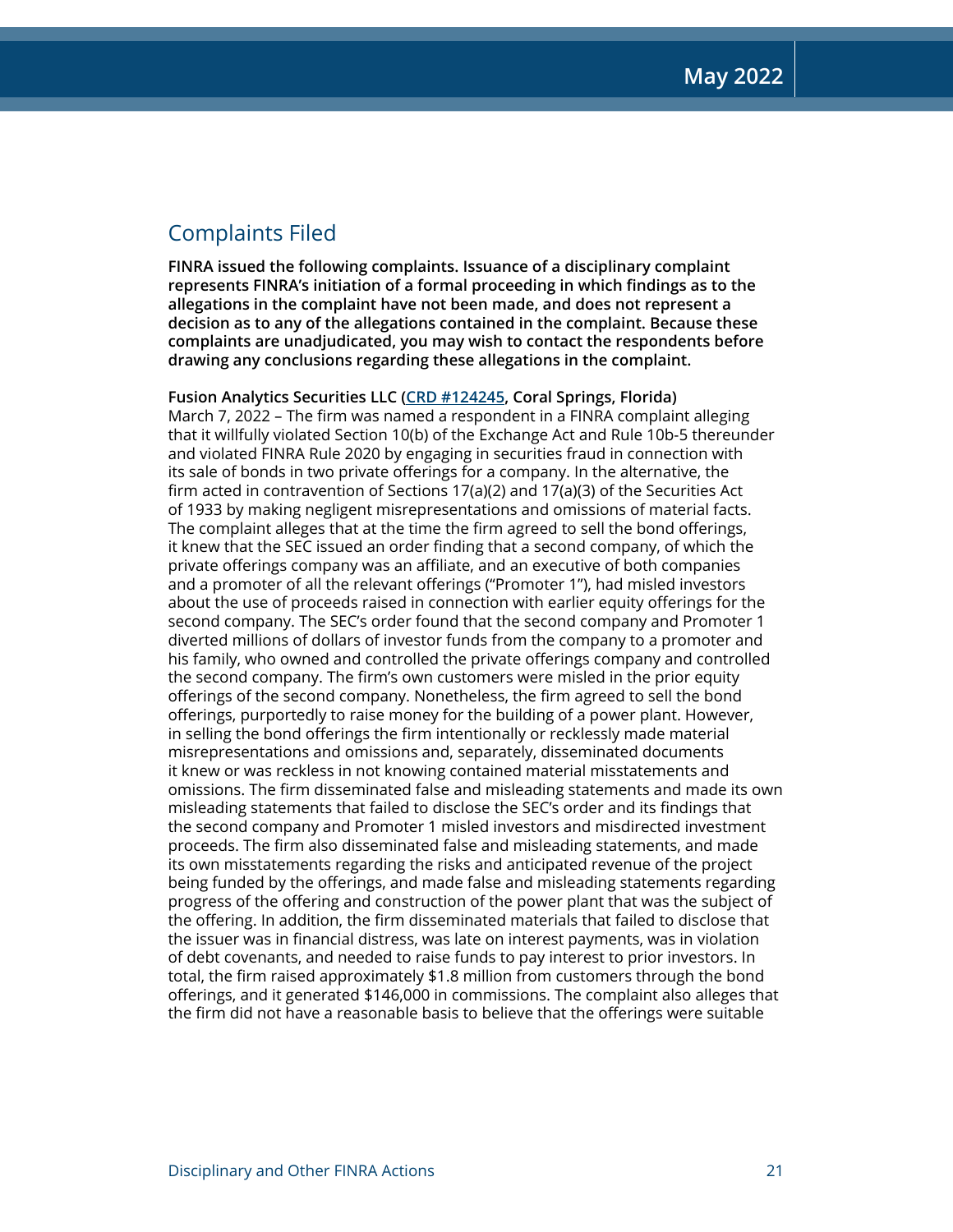for a least some investors because it failed to conduct a reasonable investigation of the offerings prior to recommending them to investors. The firm failed to exercise reasonable diligence despite the existences of numerous red flags. The complaint further alleges that the firm provided false information to FINRA in response to its requests for information concerning the second bond offering. FINRA sent a request to the firm for information seeking copies of private placement memorandums, a purchase and sales blotter, subscription agreements, customer profile information, and other information. The firm responded by providing a sales blotter identifying only one sale of \$80,000 of one private placement offering to one customer. This response was false because the firm had sold at least \$600,000 of the that offering. FINRA later issued a second request for information seeking an update of the firm's initial response, but the firm indicated there was no new information to provide. This response was false because as of the date of the second request, the firm had sold at least \$870,000 of the second bond offering in addition to the investment previously disclosed to FINRA. (**[FINRA Case #2018059545604](https://www.finra.org/rules-guidance/oversight-enforcement/finra-disciplinary-actions?search=2018059545604)**)

## **Stephen Gregory Whitman ([CRD #2230369,](http://brokercheck.finra.org/individual/summary/2230369) Chesterfield, Missouri)**

March 8, 2022 – Whitman was named a respondent in a FINRA complaint alleging that he failed to provide information and documents requested by FINRA during the course of its investigation into the circumstances of his termination by his member firm and his alleged acceptance of a loan from a customer. (**[FINRA Case](https://www.finra.org/rules-guidance/oversight-enforcement/finra-disciplinary-actions?search=2021071227301)  [#2021071227301](https://www.finra.org/rules-guidance/oversight-enforcement/finra-disciplinary-actions?search=2021071227301)**)

## **Gregory Scott Hanshew ([CRD #2624600,](http://brokercheck.finra.org/individual/summary/2624600) Littleton, Colorado)**

March 15, 2022 – Hanshew was named a respondent in a FINRA complaint alleging that he failed to provide a complete response to FINRA's requests for information and documents during the course of its investigation into concerns that he was engaged in various sales practice violations involving senior investors, as well as failures to disclose OBAs, and judgments and liens while he was associated with his member firm. The complaint alleges that FINRA requested that Hanshew provide information about his facilitating receipt and/or distribution of funds with various individuals and entities, lending arrangements and communications with investors, OBAs, financial accounts, tax returns, Internet Protocol address(es) and Internet Service Providers, and certain judgments or liens. In a response letter, Hanshew submitted certain information and documents to FINRA, however his response was incomplete. Hanshew has not further responded to FINRA, and as a result, he is currently suspended from associating in any capacity with any FINRA member. (**[FINRA Case #2021071060902](https://www.finra.org/rules-guidance/oversight-enforcement/finra-disciplinary-actions?search=2021071060902)**)

## **John Anthony Orlando [\(CRD #2002197](http://brokercheck.finra.org/individual/summary/2002197), Fort Lauderdale, Florida)**

March 31, 2022 – Orlando was named a respondent in a FINRA complaint alleging that he willfully violated Section 10(b) of the Exchange Act and Rule 10b-5 thereunder and violated FINRA Rule 2020 by churning a customer's account. The complaint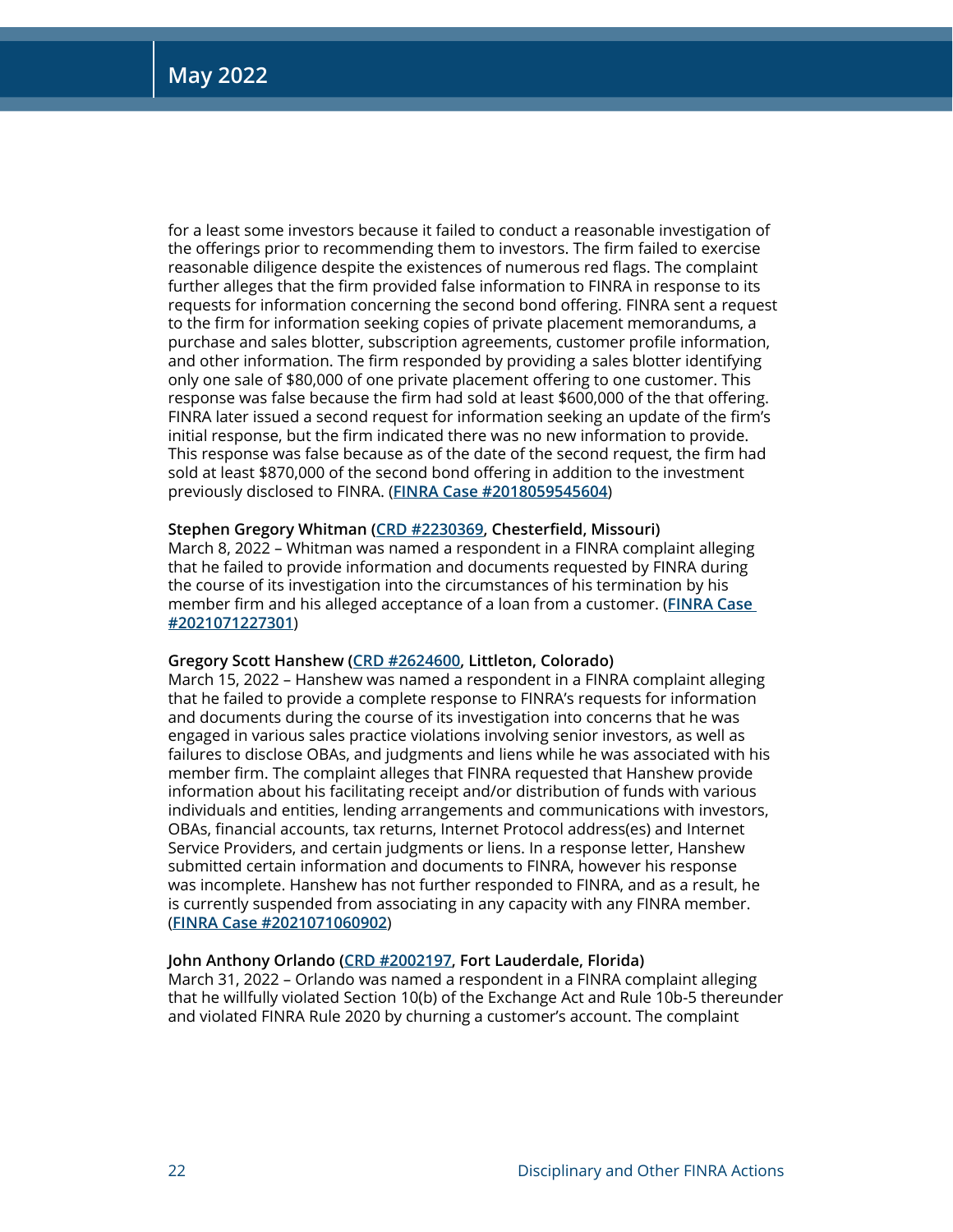alleges that Orlando exercised *de facto* control over the customer's account by controlling the volume and frequency of trading, deciding what securities to buy and sell, the quantities, the price, and when each transaction would occur. The customer relied on Orlando to make securities recommendations and consistently followed his recommendations. Orlando's trading in the customer's account was excessive and quantitatively unsuitable, as evidenced by the annualized turnover rate of 9.65 and cost-to-equity ratio of nearly 74 percent, the size and frequency of the transactions, the transaction costs incurred, and in-and-out trading. Orlando's trading in the customer's account generated more than \$650,000 in commissions and concessions for himself and his member firm and more than \$770,000 in additional costs that was paid to the underwriters of the offerings. The customer experienced approximately \$1,245,000 in losses. The complaint also alleges that Orlando did not have reasonable basis to believe that the transactions and strategy he recommended to the customer were suitable for any customer. Orlando failed to understand or evaluate the fees and costs that his recommendations generated and their effect on the overall profitability of the customer's account. In addition, about half the offerings Orlando recommended included warrants. In those instances, Orlando's strategy included promptly selling the newly purchased shares and holding the warrants. However, prior to recommending the strategy, Orlando failed to conduct due diligence on the companies he was recommending or analyze the likelihood that the warrants would become profitable. The warrants were typically issued by companies that had little revenue and no income and were subject to going concern opinions from their accountants and auditors. Orlando did not consider or understand the potential risks, benefits, and likely performance of the securities and strategies he recommended. The complaint further alleges that Orlando falsely characterized transactions in the customer's account as unsolicited, when, in fact, he solicited the customer to participate in each transaction. As a result, Orlando caused his firm to make and preserve false or inaccurate books and records. In addition, the complaint alleges that Orlando made false statements to his firm on an annual compliance questionnaire about how he communicated with the customer. Orlando denied communicating via text message with clients when, in fact, he had exchanged text messages with the customer that were nearly all related to the customer's account. (**[FINRA Case #2019063633301](https://www.finra.org/rules-guidance/oversight-enforcement/finra-disciplinary-actions?search=2019063633301)**)

## **Francis Joseph Velten Jr. [\(CRD #2291911](http://brokercheck.finra.org/individual/summary/2291911), Treasure Island, Florida)**

March 31, 2022 – Velten was named a respondent in a FINRA complaint alleging that he failed to respond in any way to FINRA's requests for information in connection with its investigation into an allegation that he churned and flipped his elderly customers' accounts at his member firm, encouraging them to surrender their annuities and sell mutual fund holdings away from the firm and use the proceeds to purchase bonus annuities. The complaint alleges that the customers incurred significant surrender charges while Velten pocketed the commissions. (**[FINRA Case](https://www.finra.org/rules-guidance/oversight-enforcement/finra-disciplinary-actions?search=2020066032801)  [#2020066032801](https://www.finra.org/rules-guidance/oversight-enforcement/finra-disciplinary-actions?search=2020066032801)**)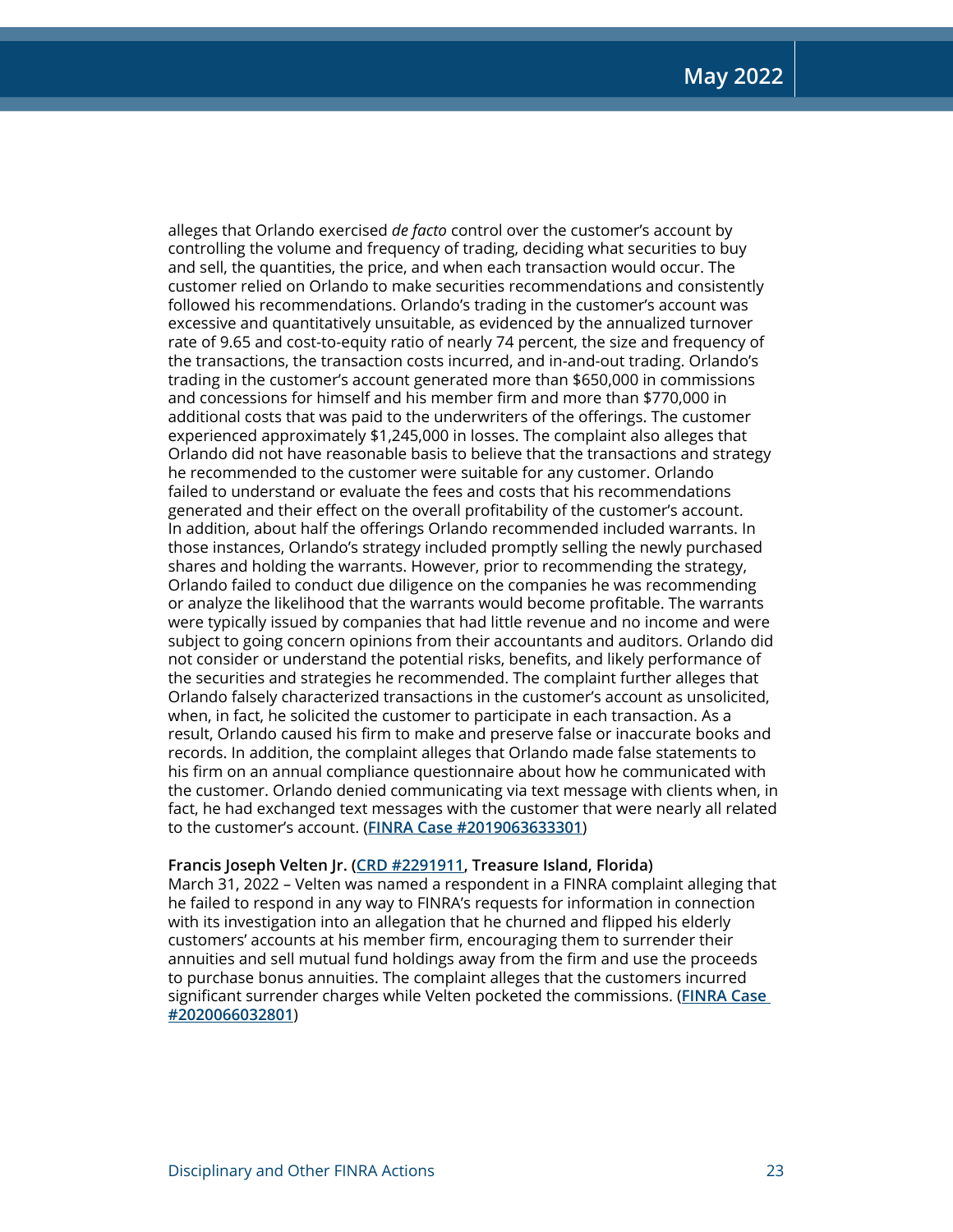**Firm Cancelled for Failure to Pay FINRA Dues, Fees and Other Charges Pursuant to FINRA Rule 9553**

**Growth Capital Services, Inc. (CRD #124658) Claymont, Delaware (March 14, 2022)**

**Individual Revoked for Failure to Pay Fines and/or Costs Pursuant to FINRA Rule 8320** 

**(If the revocation has been rescinded, the date follows the revocation date.)**

**Dexter Sinclair Johnson (CRD #4374894)** Mt. Vernon, New York (November 20, 2008 – March 29, 2022) FINRA Case #2006005405101

**Individuals Barred for Failure to Provide Information or Keep Information Current Pursuant to FINRA Rule 9552(h)** 

**(If the bar has been vacated, the date follows the bar date.)**

**Maria Elena Acevedo (CRD #6535283)** North Miami, Florida (March 21, 2022) FINRA Case #2021070821901

**Alicia Chester (CRD #6358215)** Dallas, Texas (March 14, 2022) FINRA Case #2020068436501

**Anthony Vincent DiDonna (CRD #7283414)** Glen Cove, New York (March 17, 2022) FINRA Case #2021071227201

**Travis William Eiland (CRD #4127872)** Cove, Texas (March 3, 2022) FINRA Case #2021072188601

**Jeremy W. Fortner (CRD #4811478)** Beverly Hills, California (March 3, 2022) FINRA Case #2021072176101

**Marc Frederick Korsch (CRD #5525226)** Sarasota, Florida (March 4, 2022) FINRA Case #2020066487801

**Scott Harris Levine (CRD #4132765)** Delray Beach, Florida (March 25, 2022) FINRA Case #2021071252401

**Mario Martinez (CRD #6319799)** New Orleans, Louisiana (March 14, 2022) FINRA Case #2020066379502

**Jun Ouyang (CRD #6920567)** New York, New York (March 4, 2022) FINRA Case #2021071994301

**Stephen Wenske (CRD #6804998)** Spring, Texas (March 31, 2022) FINRA Case #2021071318901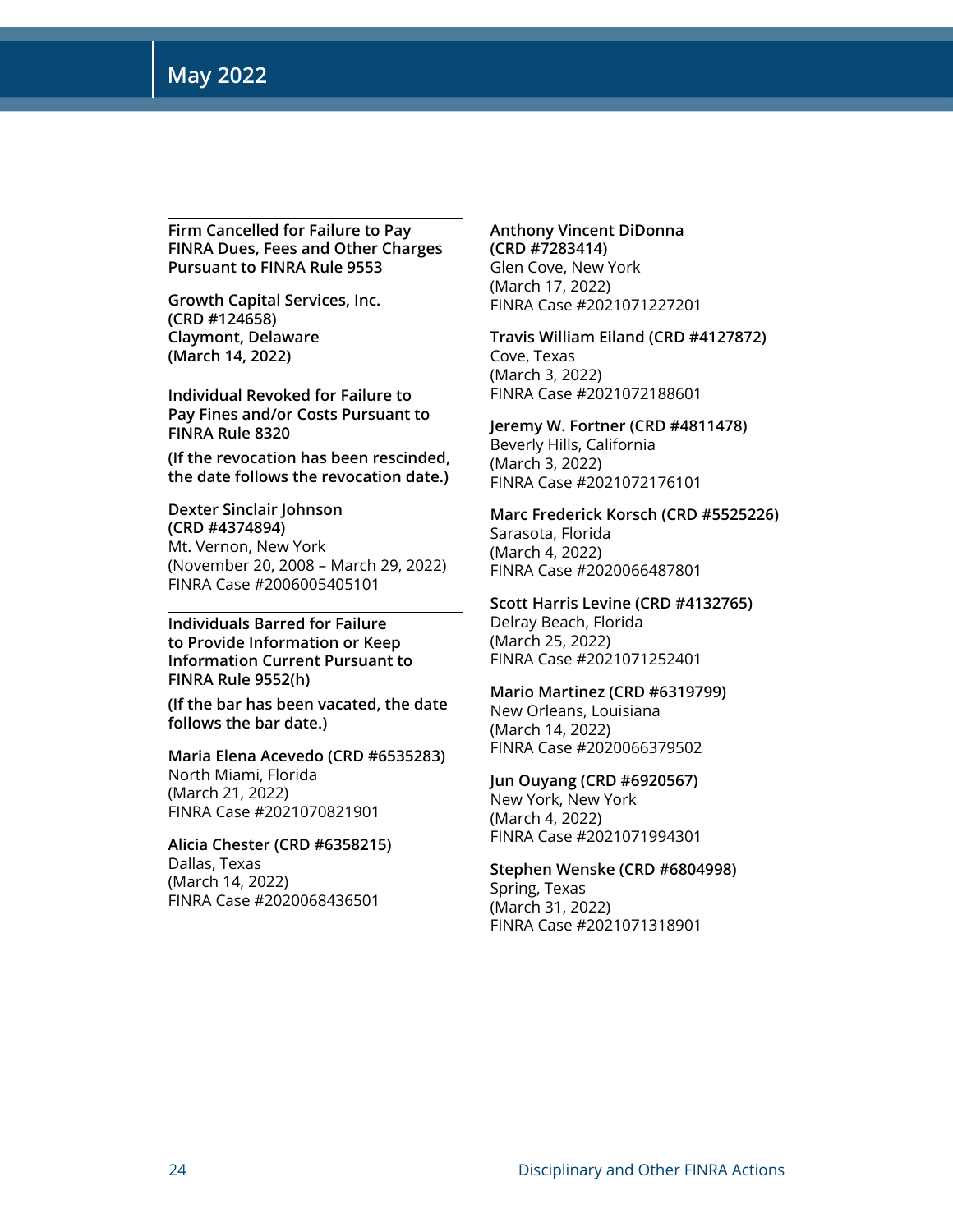**May 2022**

**Individuals Suspended for Failure to Provide Information or Keep Information Current Pursuant to FINRA Rule 9552(d)** 

**(The date the suspension began is listed after the entry. If the suspension has been lifted, the date follows the suspension date.)**

**Thomas John Corsaro (CRD #5171122)** Bloomfield, New York (March 7, 2022) FINRA Case #2021072152701

**Ryan Patrick Jonathan Darby (CRD #6578759)** Boston, Massachusetts (March 14, 2022) FINRA Case #2021071880501

**Hector Mario Flores Jr. (CRD #6637802)** Lubbock, Texas (March 7, 2022) FINRA Case #2020069013501

**Teresa Gomez (CRD #6100616)** Toms River, New Jersey (March 25, 2022) FINRA Case #2020067624801

**Guy B. Kossuth (CRD #2905607)** Cranberry Township, Pennsylvania (March 14, 2022) FINRA Case #2021071637101

**Christopher D. McFadden (CRD #4179610)** Frisco, Texas (March 21, 2022) FINRA Case #2021072264201

**Ann Sharon Montgomery (CRD #4312002)** North Aurora, Illinois (March 25, 2022) FINRA Case #2021070787601 **Michael Pau (CRD #3076920)** Dix Hills, New York (March 14, 2022) FINRA Case #2021072906501

**Sean Edward Winkler (CRD #7164307)** Scottsdale, Arizona (March 28, 2022) FINRA Case #2021072853801

**Individuals Suspended for Failure to Comply with an Arbitration Award or Related Settlement or an Order of Restitution or Settlement Providing for Restitution Pursuant to FINRA Rule Series 9554** 

**(The date the suspension began is listed after the entry. If the suspension has been lifted, the date follows the suspension date.)**

**Kevin Charles Harms (CRD #2204523)** Rockville Centre, New York (March 11, 2022) FINRA Arbitration Case #18-01055

**David Jeffrey Morris (CRD #2522277)** Chicago, Illinois (March 21, 2022) FINRA Arbitration Case #17-00361

**Aleksandr Osaulenko (CRD #5992623)** Staten Island, New York (March 11, 2022) FINRA Arbitration Case #19-00416

**Yousuf Saljooki (CRD #5045123)** Melville, New York (March 11, 2022) FINRA Arbitration Case #18-01055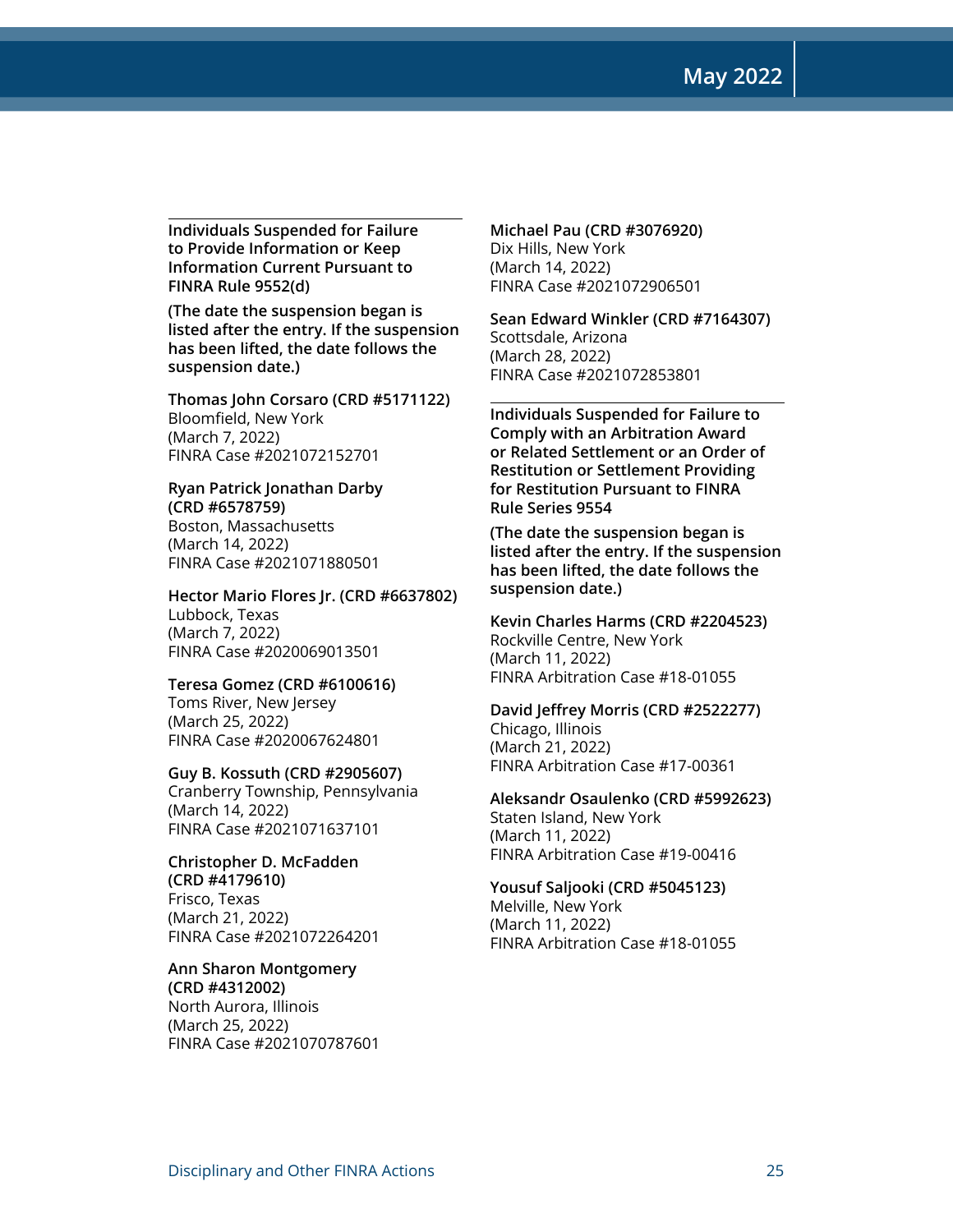## **FINRA Fines Deutsche Bank Securities, Inc. \$2 Million For Best Execution Violations**

FINRA announced that it has fined **[Deutsche Bank Securities, Inc.](http://brokercheck.finra.org/firm/summary/2525)** \$2 million for failing to comply with its obligation to seek best execution for its customers' orders.

"The duty to seek best execution for customer orders is a fundamental obligation of any broker-dealer that buys or sells securities on behalf of customers," said Jessica Hopper, Executive Vice President and Head of FINRA's Department of Enforcement. "We will continue to pursue disciplinary action against firms that fail to use reasonable diligence to execute customer transactions so that the price is as favorable as possible under prevailing market conditions."

FINRA Rule 5310 requires firms to seek the most favorable terms reasonably available for a customer's orders. To meet this obligation, firms must conduct reviews to evaluate the order execution quality their customers receive under the firm's current routing arrangements, as well as the execution quality their customer orders could receive through different routing arrangements. Rule 5310 lists several factors (such as price improvement and speed of execution) that firms should consider when conducting these reviews. Deutsche Bank Securities' reviews did not meet the standards of Rule 5310.

During January 2014-May 2019, the relevant period, Deutsche Bank Securities owned and operated an alternative trading system (ATS) known as SuperX. When routing customer orders to exchanges through its smart order router, the firm routed its customers' marketable orders to SuperX before routing any part of the order to an exchange, unless customers opted out of this routing preference. This preference was known as the "SuperX ping."

The SuperX ping, however, created an inherent delay for orders that were not fully executed in the firm's ATS. This delay subjected orders to potentially lower fill rates. In fact, the firm's best execution committee reviewed reports that showed lower fill rates in SuperX than orders routed to the exchanges. Despite this information, Deutsche Bank Securities did not modify its routing arrangement. In addition, the firm did not reasonably consider how price improvement for SuperX ping orders compared to price improvement opportunities for orders routed directly to exchanges.

Similarly, when routing customers' orders to dark pools, Deutsche Bank Securities routed more orders to SuperX than any other dark pool during some of the period. The firm, however, failed to consider alternate routing arrangements even though, according to the firm's own dark pool ranking model, other dark pools consistently ranked higher than SuperX for execution quality.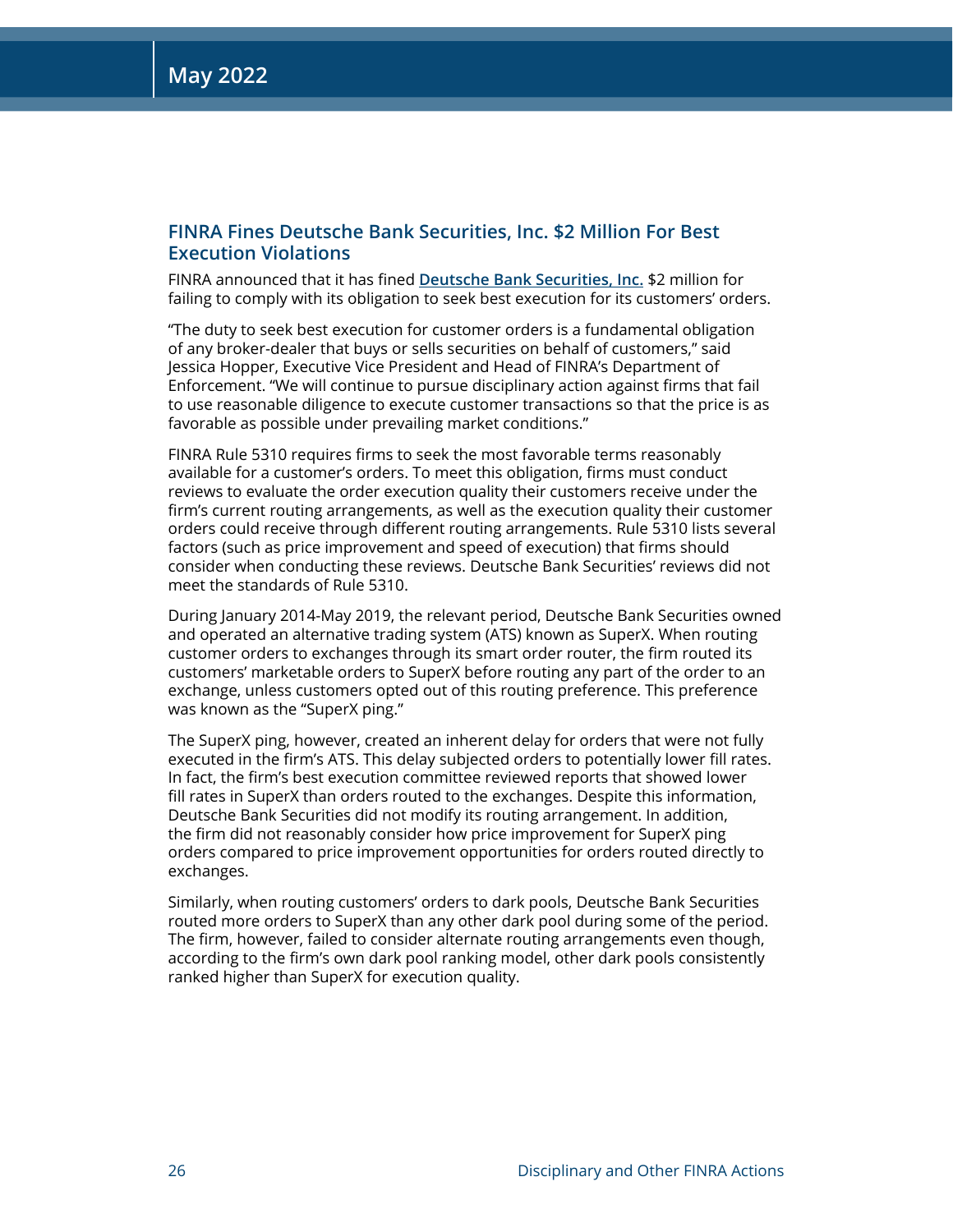In addition, Deutsche Bank Securities' supervisory system was not reasonably designed to achieve compliance with its best execution obligation because the firm failed to reasonably review certain factors set forth in the rule. The firm's supervisory procedures also failed to provide reasonable guidance on how the firm should conduct its reviews or circumstances in which the firm should consider modifying its routing practices.

Deutsche Bank Securities also failed to disclose material aspects of its relationship with the markets to which it routed orders in its quarterly reports filed under Rule 606 of Regulation NMS. The firm's reports contained non-specific disclosures that the firm could receive trading rebates but did not disclose any details regarding the payment, such as amounts per share or per order.

"Best execution of customer orders is one of FINRA's core focus areas, and we closely monitor and review member firms' compliance with this important component of investor protection and market integrity," said Stephanie Dumont, Executive Vice President, Market Regulation and Transparency Services, whose department's referral led to the enforcement action.

FINRA has included best execution as a topic in its 2022 and 2021 Report(s) on FINRA's Examination and Risk Monitoring Program, as well as its 2020 and 2019 Annual Risk Monitoring and Examination Priorities letters.

In settling **[this matter](https://www.finra.org/rules-guidance/oversight-enforcement/finra-disciplinary-actions?search=2014041813501)**, Deutsche Bank Securities consented to the entry of FINRA's findings without admitting or denying them.

## **FINRA Extended Hearing Panel Expels Alpine Securities; Orders Alpine to Pay \$2.3 Million in Restitution to Customers**

FINRA announced that a FINRA extended **[hearing panel](https://www.finra.org/rules-guidance/adjudication-decisions/office-hearing-officers-oho/about)** has expelled Salt Lake City-based broker-dealer **[Alpine Securities Corp.](http://brokercheck.finra.org/firm/summary/14952)** from FINRA membership, and ordered the firm to pay more than \$2.3 million in restitution to customers for converting and misusing customer funds and securities, engaging in unauthorized trading, charging customers unfair prices in securities transactions and unreasonable fees, and making an unauthorized capital withdrawal.

The hearing panel also issued a permanent cease and desist order; specifically, Alpine Securities was ordered to cease and desist from converting or misusing customer funds or securities. The decision resolves charges brought by FINRA's Department of Enforcement in **[August 2019](https://www.finra.org/rules-guidance/oversight-enforcement/finra-disciplinary-actions?search=2019061232601)**.

As noted in the **[decision](https://www.finra.org/rules-guidance/oversight-enforcement/finra-disciplinary-actions?search=%202019061232601)**, at issue in this case was whether Alpine Securities acted properly in response to the firm's mounting financial challenges. Alpine Securities was one of the largest clearing firms in the United States until 2018. Because of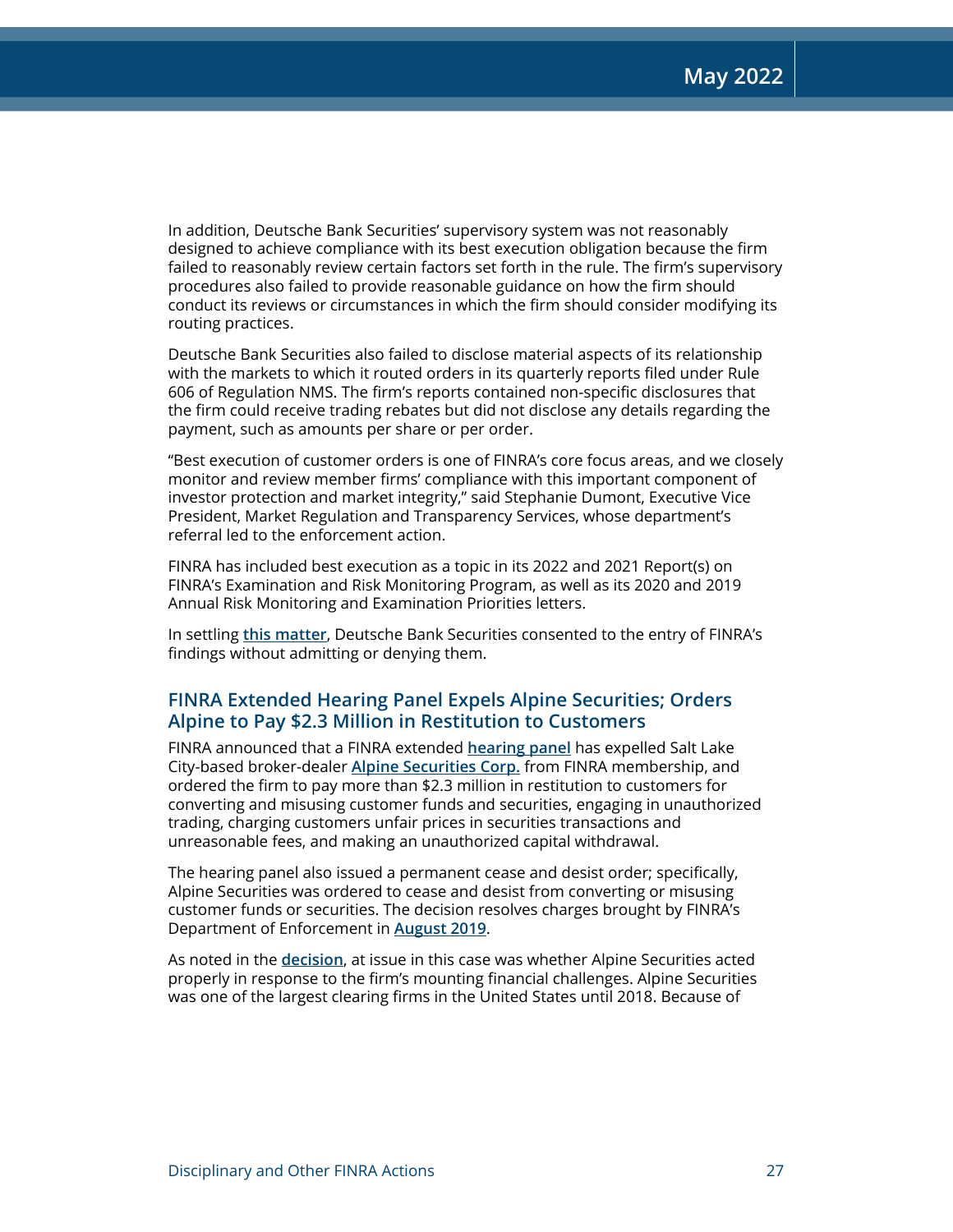an increase in clearing-related, compliance and legal expenses, its profits declined precipitously in 2018, making it difficult to continue its retail securities business. As a result, Alpine Securities contended, in August 2018, it advised customers that it would stop carrying retail accounts and impose additional fees, including a \$5,000 monthly account fee, on retail customers who did not close their accounts.

The decision notes that Alpine Securities provided minimal notice to its customers of its change in business plan and additional fees. Furthermore, because of a change in the firm's back-office system, reduced staffing, and an inadequate telephone system, customers encountered difficulties reaching the firm to ask questions. Many customers encountered difficulties logging into their accounts online and were unable to reach Alpine Securities staff to resolve issues.

After a 19-day hearing, the panel found that:

- $\blacktriangleright$  Alpine Securities' \$5,000 monthly account fee, 1 percent per day illiquidity and volatility fee, and \$1,500 certificate withdrawal fee were unreasonable and the \$5,000 fee was applied in a discriminatory manner;
- $\triangleright$  The firm's appropriation of customer positions valued at \$1,500 or less for one penny per position and 2.5 percent market-making/execution fee resulted in unfair prices and commissions;
- $\blacktriangleright$  The firm converted and misused customer funds and securities by removing customer securities it improperly deemed "abandoned" and "worthless" and seizing customer securities to cover debits related to excessive and unreasonable fees;
- $\triangleright$  The firm engaged in unauthorized trading by moving customers' securities from customer accounts to firm accounts without customer authorization, purportedly to cover outstanding debits and because the firm improperly identified the securities as "worthless," and by moving customers' securities from customer accounts to the firm's abandoned securities accounts without customer authorization because the firm improperly identified the accounts as "abandoned;" and
- $\blacktriangleright$  The firm executed an unauthorized capital withdrawal.

The decision cited multiple examples demonstrating that none of the firm's customers authorized the firm's transfers of their securities or seizures of cash to cover the \$5,000 monthly fee. In one example, the firm charged a \$5,000 monthly account fee on Dec. 31, 2018, and redeemed funds from that customer's linked money market fund on Jan. 2, 2019. To cover the unpaid \$3,396 (for the \$5,000 fee), the firm moved the customer's marketable securities to the liquidate-to-covercustomer-debits account. Moreover, the hearing panel found some customers paid